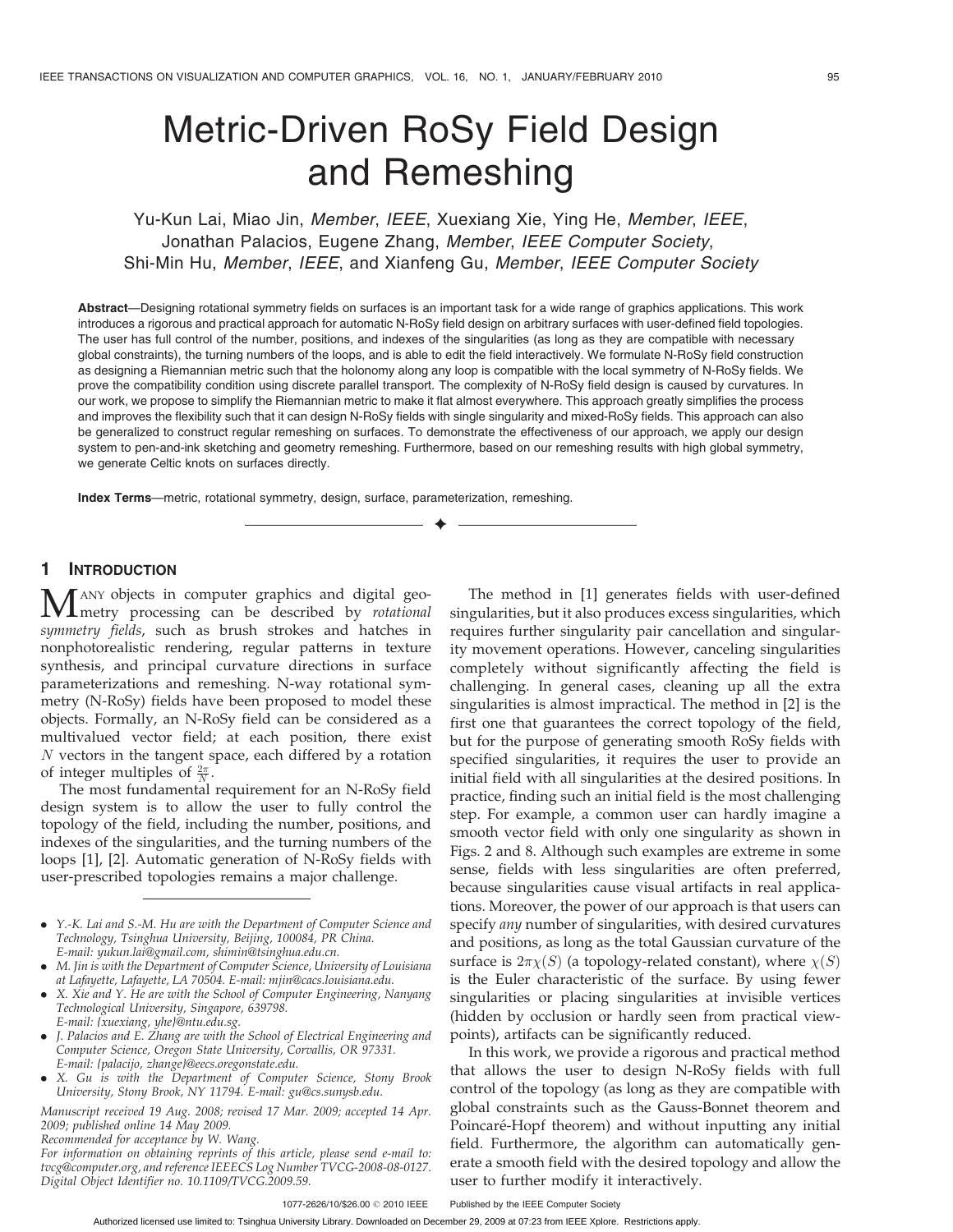

Fig. 1. Metric-driven N-RoSy field design. (a-f) A 3-RoSy field, a 4-RoSy field, a flat cone metric visualized as an obelisk, triangle-quad-mixed remeshing based on the metric, quad remeshing, woven Celtic knot design over the surface based on the quad remeshing. Closeups are given for subfigures in the second row.

# 1.1 Main Idea

Our method is based on the following intuition inspired by the work in [2]. An N-RoSy field has local symmetry that is invariant under rotations of an integer multiple of  $\frac{2\pi}{N}$ . A surface has global symmetry, which is intrinsically determined by the Riemannian metric. If the global symmetry is compatible with the symmetry of the N-RoSy fields, i.e., a metric is found such that the holonomy along any loop is a multiple of  $\frac{2\pi}{N}$ , then smooth N-RoSy fields can be constructed on the surface directly.

Roughly speaking, if a surface admits an N-RoSy field, then for any loop on the surface, the total turning angle of the tangent vectors along the loop cancels the total turning angle of the N-RoSy field along the loop. Fig. 7 provides such an example where a genus-one polycubic surface admits 4-RoSy fields.

Most existing N-RoSy field design methods focus on adjusting the rotation of the field and keep the underlying surface untapped. While these approaches have been effective in some cases, it is difficult to enforce topological guarantees such as minimal number of singularities. Furthermore, these methods all require a constant N in the N-RoSy fields. In this paper, we describe a novel approach that modifies both the rotation of the field and the rotations of the loops by deforming the surface. Our work converts the problem of field design with user-defined singularities to that of metric construction. The existence and uniqueness of the solution are guaranteed by the Circle Pattern theory in [3] and discrete Ricci flow in [4]. Existing works are based on 1-forms, energy minimization, and singularity movement/merging, and thus, the theoretic argument for the existence of fields with exact singularity locations and indexes is lacking.

This approach greatly simplifies the process and produces results that are quite challenging for the alternatives, such as mixed-RoSy fields and remeshing in Fig. 1, as well as fields with only one singular point in Figs. 2 and 8. We further notice the distinction between N-RoSy fields and regular remeshing (without T-vertices): field design sets constraints to the rotational component of the holonomy, while remeshing sets constraints not only in rotational component, but also in translational component (i.e., generalized holonomy). Based on this, we are able to produce compatible metric that admits regular remeshing, as shown in Fig. 1, and related Celtic knots in Figs. 13 and 16.

# 1.2 Algorithm Pipeline

Our algorithm pipeline can be summarized as follows. In the first stage, an initial smooth vector field is constructed with the following steps:

- 1. the user specifies the desired singularities of the vector field;
- 2. we compute a flat cone metric such that all the cone singularities coincide with those of the field;



Fig. 2. Algorithm pipeline.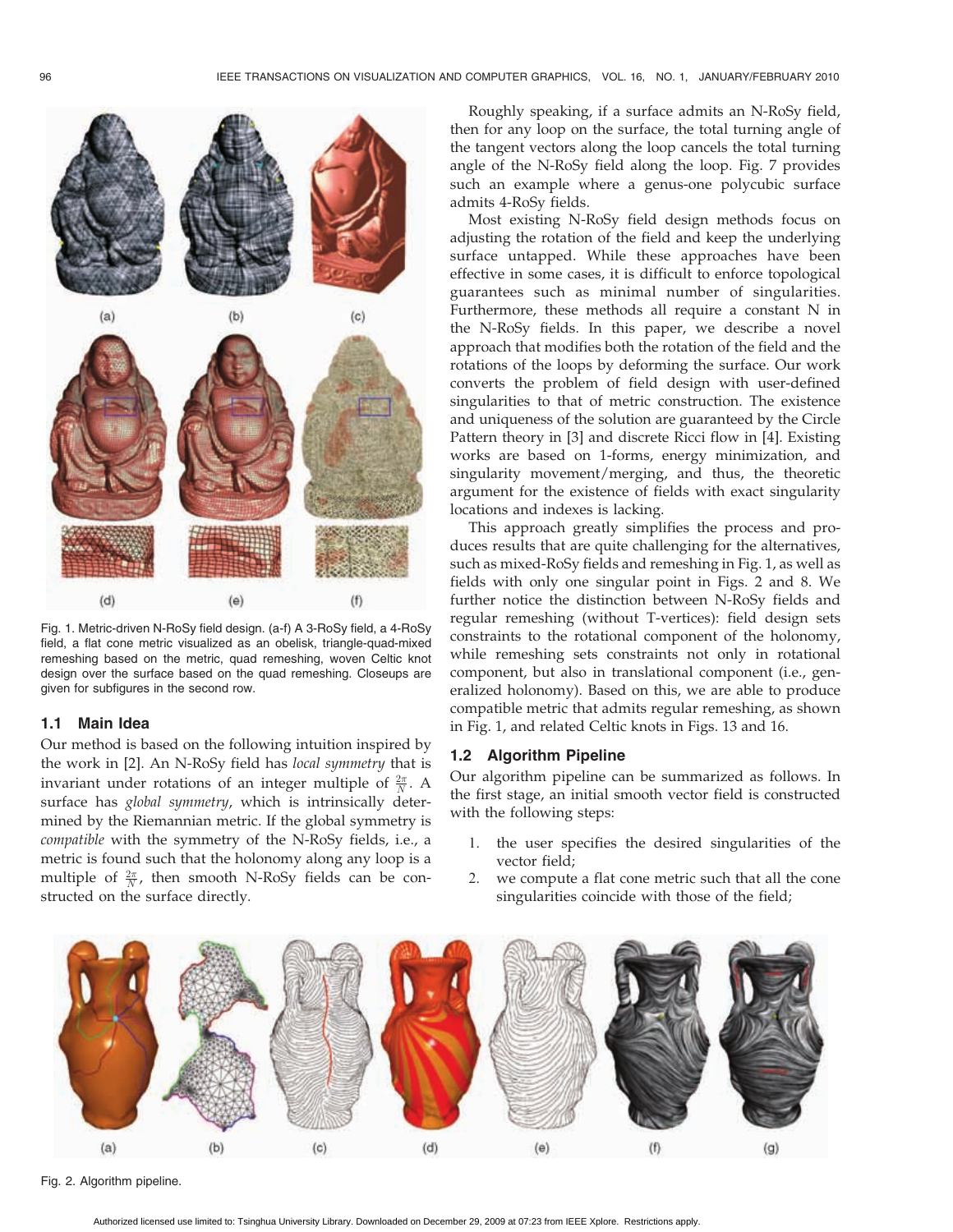- 3. we parallel transport a tangent vector at the base point to construct a parallel vector field; and
- if the parallel field has jumps when it goes around handles or circulates singularities, then we apply two methods to eliminate the jumps: one is rotation compensation that adjusts the rotation of the vector field and another is metric compensation that modifies the rotation of the loops by deforming the surface.

In the second stage, the vector field is further modified. we interactively edit the rotation and magnitude of the vector field to incorporate user constraints.

Fig. 2 illustrates the pipeline using rotation compensation method. Figs. 2a, 2b, 2c, 2d, and 2e correspond to the first stage, while Figs. 2f and 2g correspond to the second stage. In Fig. 2a, the user specifies the desired singularities with both positions and indexes (Step 1). Here, only one singularity is specified at the blue point with index -2. The curves are homotopy group basis. In Fig. 2b, we compute a flat metric, the curvature at the singularity is  $-4\pi$ , everywhere else 0 (Step 2). The surface is cut along the base curves and flattened to the plane. Note that the boundaries of the same color can match each other by a rigid motion. Practical algorithm for the purpose of field design does not need to explicitly flatten the whole surface onto a parameter domain. In Fig. 2c, we pull back the parallel vector field in the parameter domain onto the surface (Step 3). The field has discontinuities along the red curve, which corresponds to where "wave fronts" meet. It has no relation with the initial cut, only the result of holonomy. In Fig. 2d, we compute a harmonic 1-form to compensate the holonomy. In Fig. 2e The smooth vector field is obtained after rotation compensation (Step 4). A smooth N-RoSy field has been constructed after the first stage. In Figs. 2f and 2g, the user inputs geometric constraints (red arrows) to guide the direction of the field, then the field is modified from Fig. 2f to 2g.

# 1.3 Contributions

In this work, holonomy plays the central role, which refers to the total turning angle of the tangent vectors along a loop. Holonomy represents the global symmetry of the surface. This work introduces a metric-driven method for N-RoSy field design (and remeshing). The major goal is to make the global symmetry of the metric represented as holonomy to be compatible with the local symmetry of N-RoSy field as follows:

- We convert the N-RoSy field design problem (and remeshing problem) to flat cone metric design with constrained holonomy, propose to use flat cone metric to simplify holonomy, and improve the efficiency and efficacy of the algorithm. Furthermore, we give an explicit compatibility condition for a parallel N-RoSy field with the metric and generalize it for symmetric tessellations.
- . We give rigorous and practical algorithms to construct N-RoSy fields with user fully controlled singularities on general surfaces. The method produces RoSy fields with arbitrary homotopy types, without excess singularities, and even with mixed-RoSy types. The algorithm is automatic and allows interactive editing.

Furthermore, we apply our remeshing method for the geometric texture construction application to weave Celtic knotwork on general surfaces, which requires highly global symmetry.

Note that this work focuses on the design and manipulation of metrics, which is different from other published methods for RoSy (or vector) field design. The reason to use new metric is to simplify the computation of holonomy. If the original metric is used, different loops have different holonomies. The dimension of the loop space is infinite, therefore, the computation of all holonomy group is intractable. Using the new metric, the homotopic loops share the same holonomy, so the dimension of the homotopy group is finite. Metric design is a powerful tool and has the potential of being utilized for other graphics applications.

The organization of the paper is as follows: In Section 2, we briefly review the most related works. In Section 3, we give a brief introduction of the major concepts in Riemannian geometry and generalize them to discrete surfaces, and describe the theories for the compatibility between N-RoSy and metric. In Section 4, we explain the algorithm in detail. Finally, we report our experimental results in Section 5 and conclude in Section 6 with insights and future directions of research. All the proofs of our theoretic results can be found in the Appendix.

# 2 PREVIOUS WORK

There has been a significant amount of work in the analysis and design of N-RoSy fields, especially when  $N = 1$  (vector) and 2(tensor). For a survey, we refer the readers to Palacios and Zhang [1] and references therein. Here, we will only mention the most relevant work.

There have been a number of vector field design systems for surfaces, most of which are generated for a particular graphics application such as texture synthesis [5], [6], [7], fluid simulation [8], and vector field visualization [9], [10]. Systems providing topological control include [11], [12]. The system of Chen et al. has also been extended to create periodic orbits [13] and design tensor fields [14]. Fisher et al. introduce a vector field design algorithm based on discrete exterior calculus [15], which produces smooth fields incorporating user constraints interactively through weighted least squares.

There has been some work on N-RoSy fields when  $N > 2$ . Hertzmann and Zorin [16] and Ray et al. [17] demonstrate that 4-RoSy fields are of great importance in surface illustration and remeshing, respectively. Both works also develop algorithms that can smooth the 4-RoSy fields in order to reduce the noise in the fields. Later, Ray et al. [2] provide the analysis of singularities on N-RoSys by extending the Poincaré-Hopf theorem as well as describe an algorithm in which a field with a minimal number of singularities can be constructed based on user-specified constraints and the Euler characteristic of the underlying surface [2]. This is the first algorithm for direction field design that guarantees the correctness of the topology of the field. Palacios and Zhang provide comprehensive analysis for rotational symmetry fields on surfaces and present efficient algorithms for locating singularities, separatrices, and effective design operations in [1].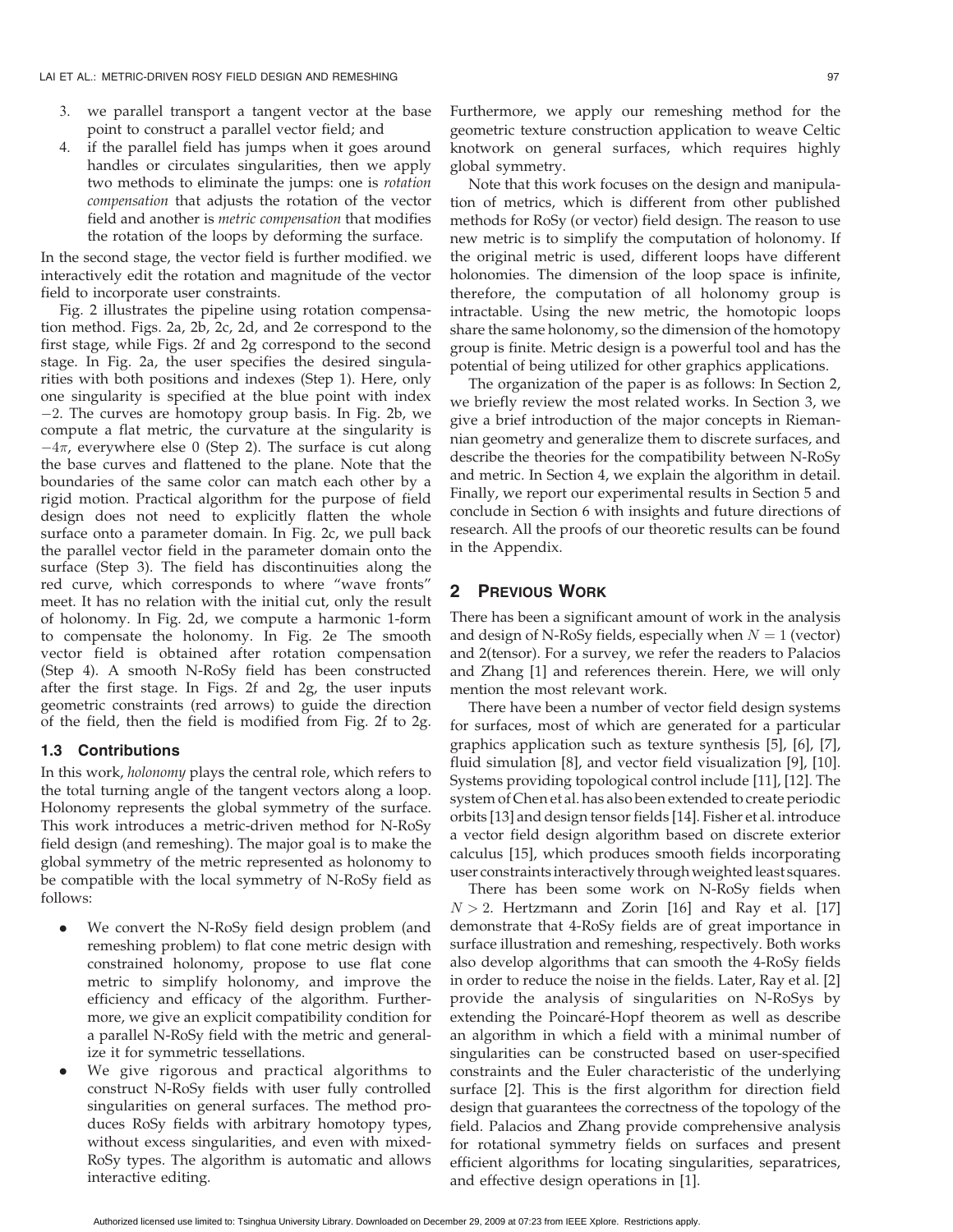For previous methods [1], [2], [15], [18], [19], designing an N-RoSy field with a single singularity as shown in Figs. 2 and 8 will be very challenging. The method in [1] involves complex singularity movement and merging, and cannot guarantee the topology of the field. The method in [18] is based on harmonic forms, which is efficient, but cannot fully control the locations of singularities, and it is not clear how to construct general N-RoSy fields, such as  $N = 3$ . Kälberer et al. [19] require the construction of complex branched covering, which converts N-RoSy field design to vector field design on the covering space. Constructing a smooth vector field with global continuity on the covering space is based on harmonic forms, thus, it also suffers from the lack of full control of the singularities. The technique of Fisher et al. [15] is based on holomorphic 1-forms. The zero points of the 1 forms are intrinsically determined by the conformal structure and cannot be fully controlled by the users, either. Ray et al.'s method [2] is not guaranteed to find the global minimum with respect to the discrete variables. Our work is fundamentally different in that, our method generates fields with exact locations and indexes of singularities as specified, no extra singularity will appear; this can be rigorously proved. Compared with [2], by using flat cone metric, holonomy is defined on the finite-dimensional fundamental group, while in their work, holonomy is defined on the infinite-dimensional loop space. Thus, the theoretic argument and holonomy computation in our setting are greatly simplified. We further consider a related, but much more difficult problem of regular remeshing without T-vertices.

# 2.1 Pen-and-Ink Sketching of Surfaces

Pen-and-ink sketching of surfaces is a nonphotorealistic style of shape visualization. The efficiency of the visualization and the artistic appearance depend on a number of factors, one of which is the direction of hatches. Girshick et al. [20] show that 3D shapes are best illustrated if hatches follow principal curvature directions. However, curvature estimation on discrete surfaces is a challenging problem. While there have been several algorithms that are theoretically sound and produce high-quality results [16], [21], [22], [23], most of them still rely on smoothing to reduce the noise in the curvature estimate. Consequently, these methods do not provide control over the singularities in the field. Hertzmann and Zorin [16] propose the concept of cross fields, which are 4-RoSy fields obtained from the curvature tensor (a 2-RoSy field) by removing the distinction between the major and minor principal directions. They demonstrate that smoothing on the cross field tends to produce more natural hatch directions than smoothing directly on the curvature tensor. Their original goal is to smooth the field, and their method cannot directly be used to control the singularities, although they also point out the fundamental need to control the number and location of the singularities in the field. Zhang et al. [14] address this issue by providing singularity pair cancelation and movement operations on the curvature tensor field. However, their technique cannot handle a 4-RoSy field.

# 2.2 Texture synthesis

In [7], 2 and 4-symmetry direction fields are used to steer synthesizing using 2 and 4-symmetry texture samples.

Zelinka and Garland [24] steer their texture generation method using a direction field defined as the gradient of a fair Morse function (it has the same singular points as the function). Based on the study of the Morse complex of smooth harmonic functions [25], this allows a user-controllable number and configuration of singularities. The gradient of the harmonic function is a direction field. The first work on computer-generated Celtic knot was introduced by Kaplan and Cohen in [26]. Zhou et al. [27] introduce mesh quilting method for geometric texture synthesis through local stitching and deformation. Our method for constructing Celtic knots on surfaces is a global method without partitioning the surface and stitching the texture patches.

# 2.3 Quad-Dominant Remeshing

The problem of quad-dominant remeshing, i.e., constructing a quad-dominant mesh from an input mesh, has been a well-studied problem in computer graphics. The key observation is that a nice quad mesh can be generated if the orientations of the mesh elements follow the principal curvature directions [28]. This observation has led to a number of efficient remeshing algorithms that are based on streamline tracing [28], [29], [30]. Ray et al. [17] note that better meshes can be generated if the elements are guided by a 4-RoSy field. They also develop an energy functional that can be used to generate a periodic global parameterization and perform quad-based remeshing. The connection between quad-dominant remeshing and 4-Rosy fields has also inspired Tong et al. [18] to generate quad meshes by letting the user design a singularity graph that resembles the behavior of the topological skeleton of a 4-RoSy field. On the other hand, Dong et al. [31] perform quad remeshing using spectral analysis, which produces quad meshes that, in general, do not align with the curvature directions. A seminal method is introduced in [19], which converts a 4- RoSy field on a surface to a vector field by using 4-layer branched covering.

# 2.4 Metric Design

Kharevych et al. used circle patterns for discrete conformal mappings in [3]. The Euclidean flat cone metric with userprescribed singularities can be obtained by two stages: computation of per-edge angle to incorporate the input geometry and solving circle radii with energy minimization. The edge angles together with computed radii determine the metric, using circle patterns. Jin et al. used circle packing to design flat cone metrics in [4], which handles spherical, Euclidean, and hyperbolic discrete metrics. The algorithm is the discrete analogy of Ricci flow [32]. A linear metric scaling method for computing Euclidean flat cone metric with prescribed curvatures is introduced in [33], where the cone singularities can automatically be selected to minimize the distortion. Based on the work by Luo [34], Springborn et al. [35] improved the accuracy of [33] and produced precise results by minimizing a convex energy function, which is a nonlinear method. Circle pattern and discrete Ricci flow are also nonlinear methods, require a preprocessing stage, and get an accurate metric; the metric scaling method is linear and flexible for general meshes but with less accuracy.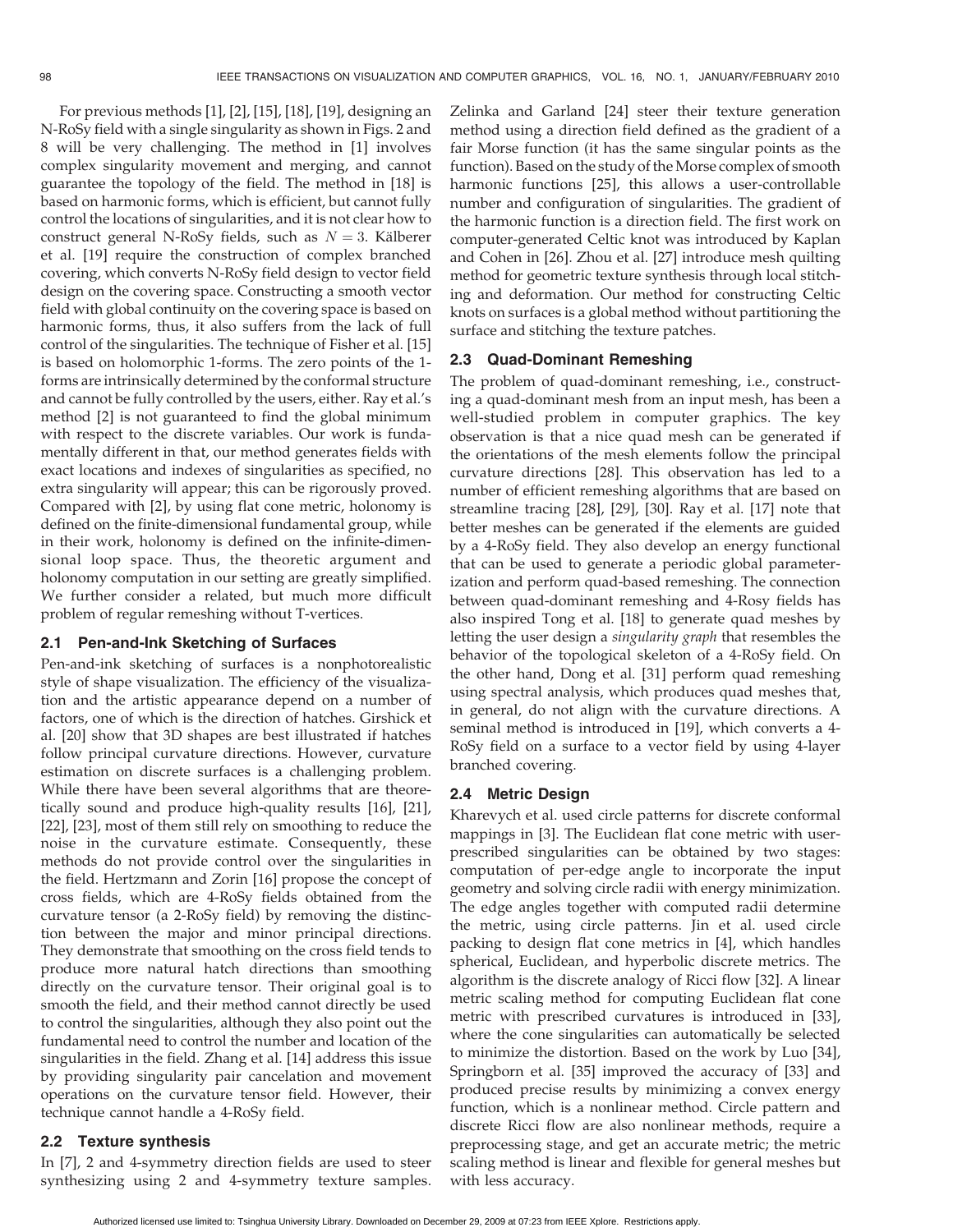

Fig. 3. Parallel transport and holonomy.  $\theta$  is the holonomy along  $\gamma$ .

# 3 THEORETIC FOUNDATIONS

In this section, we first briefly introduce Riemannian geometry theories and then generalize them to discrete settings. Next, we present our major theoretical results. The detailed proofs can be found in the Appendix.

#### 3.1 Basic Concepts in Riemannian Geometry

In order to quantitatively measure the rotation of a vector field along a curve and the rotation of curve itself on a surface, we need to introduce some tools from Riemannian geometry.

Parallel transport on a curved surface plays the central role. Suppose that  $\gamma$  is a curve on the surface S. The envelope of all the tangent planes along  $\gamma$  is a developable surface  $\tilde{S}$ . We develop the envelope to the plane so that  $\gamma$ becomes a planar curve. Suppose that v is a tangent vector at a point p, we translate it to  $\tilde{v}$  on the plane along the development of  $\gamma$ . This corresponds to the parallel transport on the surface. The angle between the resulting transported vector and the initial vector is called the rotational component of the **holonomy** along  $\gamma$  or simply the holonomy of  $\gamma$ . Holonomy describes the global symmetry of the surface. Fig. 3 illustrates a parallel transport on a sphere S, where  $\gamma$  is a circle, S is a conic surface, and angle  $\theta$ is the holonomy along  $\gamma$ .

As illustrated in Fig. 4, suppose that a vector field  $v$  (in red) is along a path  $\gamma$ , connecting p and q. We parallel transport the tangent vector at the starting point  $p$  to the ending vertex q, this parallel vector field is w in blue. The rotation  $\theta$  from  $\mathbf{w}(q)$  to  $\mathbf{v}(q)$  is called the *absolute rotation* of the vector field v along the path  $\gamma$ . The absolute rotation of the tangent direction of  $\gamma$  is equal to its holonomy. The *relative rotation* of the vector field v along the path  $\gamma$  is the difference between the absolute rotation of v and the holonomy of  $\gamma$ , which indicates the change of the angle between v and the tangent vector of  $\gamma$  along  $\gamma$ . The



Fig. 4. Absolute rotation.



Fig. 5. Holonomy versus curvature.

compatibility condition for a smooth N-RoSy field on a surface is that for any loop  $\gamma$ , the relative rotation of v along  $\gamma$  is an integer times of  $\frac{2\pi}{N}$ . Our central task is to make the absolute rotation of a vector field and the holonomy to cancel out each other.

Parallel transport and holonomy along loops on curved surfaces are very complicated, which contribute to the difficulty of N-RoSy design. For example, as shown in Fig. 5, if  $\gamma$  is the boundary of a surface patch  $\Omega$ , then the holonomy of  $\gamma$  equals the total curvature on  $\Omega$ ,  $\int$  $\int_{\Omega} K$ , where  $K$  is the Gaussian curvature. Therefore, the parallel transport is path dependent. If  $K$  is zero everywhere, namely the surface is flat, then parallel transport is path independent. The surface global symmetry is extremely easy to analyze. Unfortunately, according to the Gauss-Bonnet theorem, the total Gaussian curvature of the surface is a constant  $2\pi\chi(S)$ , where  $\chi(S)$  is the Euler characteristic of the surface. If the surface is not of genus one, then its Riemannian metric cannot be flat everywhere.

Fortunately, we can design a flat cone metric of an arbitrary surface such that the curvature is zero almost everywhere except at finite number of cone singularities. Let g be the induced Euclidean metric tensor on S. Suppose that a user has selected the position and curvatures of the singularities on a surface, the target curvature is  $\bar{K}$ , then the target metric can be deformed by the Hamilton's surface Ricci flow [32],  $\frac{d\mathbf{g}(t)}{dt} = (\bar{K} - K_{\mathbf{g}(t)})\mathbf{g}(t)$ . Fig. 6 demonstrates two different flat cone metrics of a genus-one surface obtained by using Ricci flow.

## 3.2 Discrete Theories

All the aforementioned Riemannian geometric concepts are defined on smooth surfaces. In the following, we generalize the major concepts to the discrete settings.



Fig. 6. Flat cone metrics on a genus-one kitten mesh. The first metric has no cone singularities, the second metric has 16 cone singularities, i.e., corners of polycube.

Authorized licensed use limited to: Tsinghua University Library. Downloaded on December 29, 2009 at 07:23 from IEEE Xplore. Restrictions apply.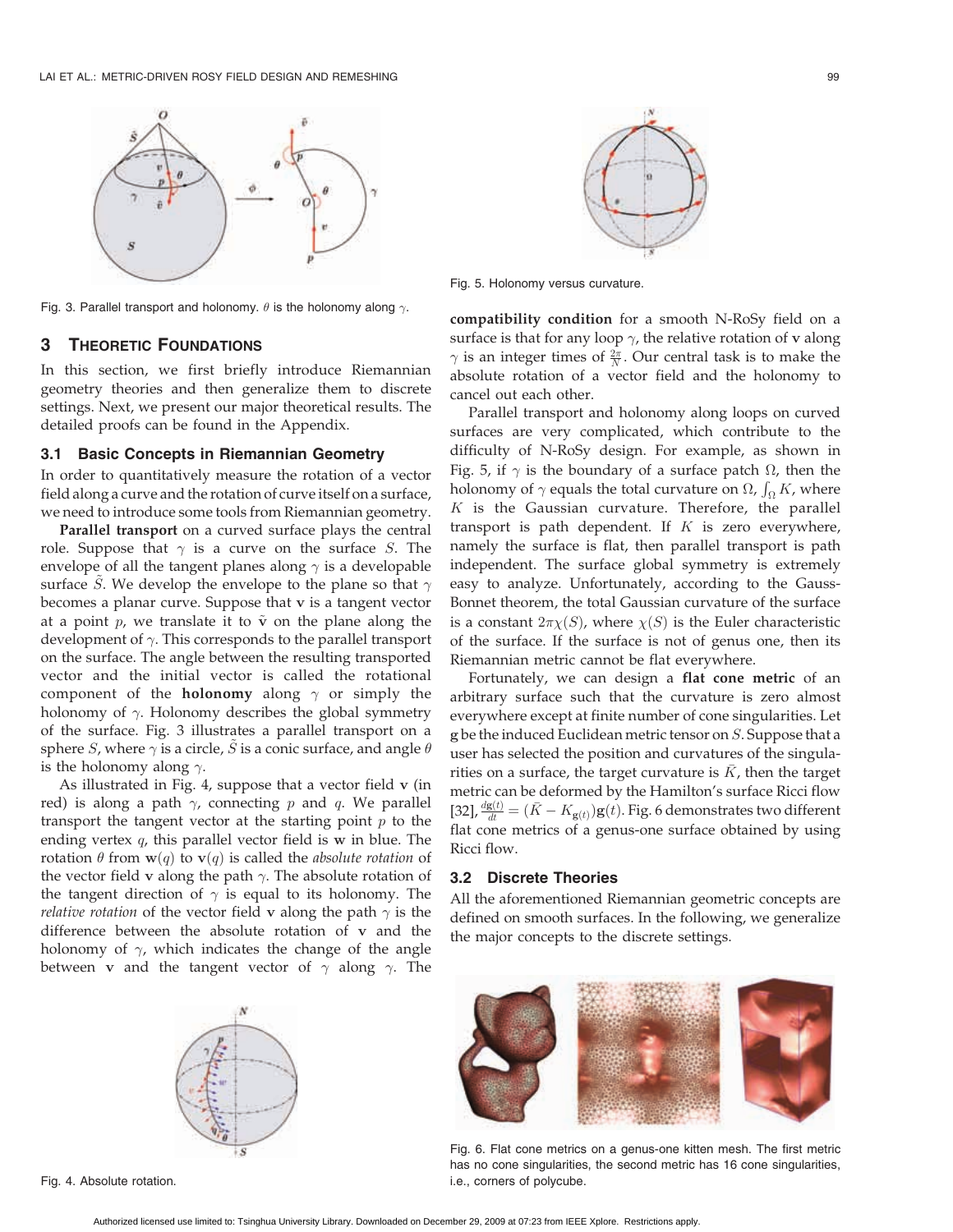

Fig. 7. Discrete parallel transport and holonomy. Homotopic loops sharing the base vertex have the same holonomy. Fig. 8. A vector field on a genus-zero closed surface with a single

Let M be a triangular mesh in  $\mathbb{R}^3$ . A *metric* of M is a configuration of edge lengths such that the triangle inequality holds on all faces. The vertex curvature is the angle deficit, i.e.,  $2\pi$  – the total angle around the vertex. A *flat cone metric* is a metric such that the curvatures are zero for almost all the vertices, except at a few ones. The vertices with nonzero curvatures are called the cone singularities. Note that metric determines curvatures. Reversely, in the discrete case, given the curvatures on vertices, we can uniquely determine a conformal metric (up to a scaling factor) using the methods in [3], [4], [33], [35]. The main concern to use such methods is because they can design metrics from prescribed curvatures, and thus, we can accurately control the positions and indexes of singularities of the field. Fig. 6 shows two flat cone metrics for a genus-one kitten model. The mesh is developed onto the plane by a flat metric without singularities. While the curvature is determined by the metric, the total curvature of the surface is determined by the topology of the mesh, which is equal to  $2\pi\chi(M)$ , where  $\chi(M)$  is the Euler characteristic.

Let M be a mesh with a flat cone metric and  $S =$  ${s_1, s_2, \ldots, s_n}$  be the cone singularity set. Let M denote the mesh obtained by removing all the cone singularities from  $M, M = M \backslash S.$ 

#### 3.2.1 Parallel Transport

Parallel transport is the direct generalization of planar translation. Discrete parallel transport was introduced in [36] in the setting of geodesics on discrete surfaces. Let  $\gamma$  be a path consisting of a sequence of consecutive edges on  $M$ , the sorted vertices of  $\gamma$  are  $\{v_0, v_1, \ldots, v_n\}$ . Let  $N_i$  denote the one-ring neighborhood of  $v_i$  (the union of all the faces adjacent to  $v_i$ ), then the one-ring neighborhood of  $\gamma$  is defined as the union of all  $N_i$ s:  $N(\gamma) = \bigcup_{i=0}^n N_i$ .

The *development* of  $N(\gamma)$  refers to the following process: first, we flatten  $N_0$  on the plane and then extend the flattening to  $N_1$  such that the common faces in both  $N_0$  and  $N_1$  coincide on the plane. This process is repeated until  $N_n$ is flattened. In this way, we develop  $N(\gamma)$  to the plane. We denote the development map by  $\phi: N(\gamma) \to \mathbb{R}^2$ . Note that the restriction of the development map on each triangle is a planar rigid motion. Parallel transport on the mesh along  $\gamma$  is defined as the translation on the development of  $N(\gamma)$ . See Fig. 7 for the illustration of parallel transport.

### 3.2.2 Holonomy

In practice, we are more interested in the loop case, i.e.,  $v_0 = v_n$ . When parallel transporting a tangent vector at  $v_0$ 



singularity with index  $+2$ .

along  $\gamma$  to  $v_n$ , the resulting vector differs from the original vector by a rotation, which is the holonomy of the loop, denoted by  $h(\gamma)$ . Given a vector field v along  $\gamma$ , we parallel transport the vector at the starting point. The vector at the ending point differs from the transported vector, which is the *absolute rotation* of the field along  $\gamma$ , denoted by  $R_v(\gamma)$ .

Two loops  $\gamma_1, \gamma_2$  sharing a base point p are homotopic, if one can deform to the other. The concatenation of  $\gamma_1, \gamma_2$ through  $p$  is still a loop, which is the product of them. All homotopy classes of loops form a group, the so-called homotopy group  $\pi(\bar{M})$ . Suppose that  $M$  has  $g$  handles and n cone singularities. Then, the basis of  $\pi(\bar{M})$  is depicted in Fig. 9, where each handle has two loops  $a_k, b_k$ , and each singularity  $s_i$  normally has one loop  $c_i$ . Note that in Fig. 9, the loop around the center singularity is not included as a basis in the homotopy group, as this loop can easily be generated by the combination of all other marked loops. Details are explained in [2].

Homotopic loops have the same holonomy if the underlying surface has a flat cone metric. In this case, we can define the *holonomy map*,  $h : \pi(M) \to SO(2)$ , where  $SO(2)$  is the rotation group in the plane. Its image  $h(\pi(\bar{M}))$  is the holonomy group of M, denoted by  $holo(\overline{M})$ .

# 3.2.3 Compatibility (N-RoSy)

The *relative rotation* of a vector **v** along  $\gamma$  is defined as the difference of the absolute rotation of v and the holonomy of  $\gamma$ ,  $T_{\bf{v}}(\gamma) = R_{\bf{v}}(\gamma) - h(\gamma)$ . The relative rotation is equivalent to the turning number defined in [2]. Ray et al. proved that for a smooth N-RoSy field, the turning number along any loop must be integer times of  $\frac{2\pi}{N}$ .

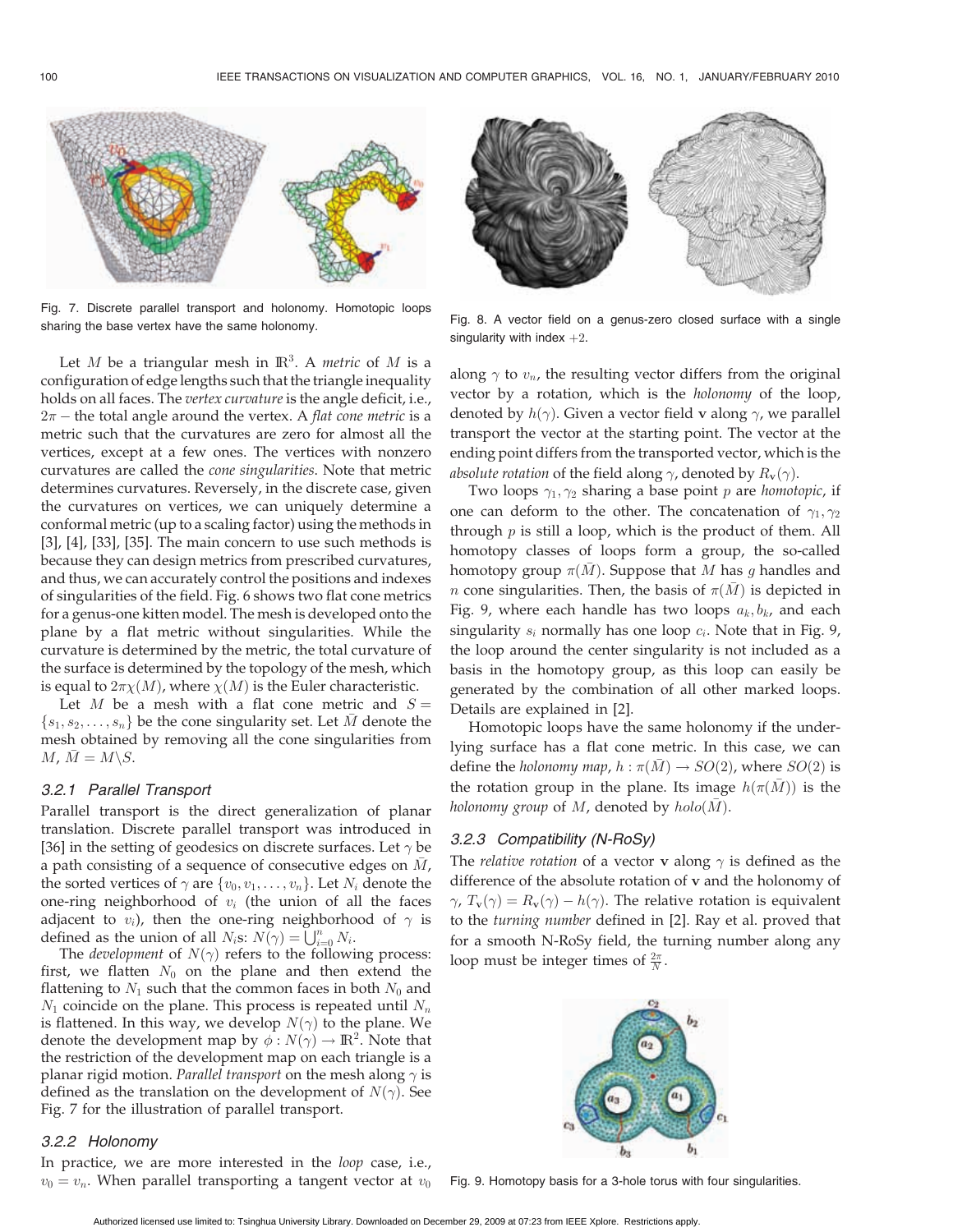LAI ET AL.: METRIC-DRIVEN ROSY FIELD DESIGN AND REMESHING 101

$$
T_{\mathbf{v}}(\gamma) = R_{\mathbf{v}}(\gamma) - h(\gamma) \equiv 0, \text{mod} \frac{2\pi}{N}.
$$
 (1)

Furthermore, the turning numbers on a basis of the homotopy group  $\pi(\bar{M})$ 

$$
\{T_{\mathbf{v}}(a_1), T_{\mathbf{v}}(b_1), \dots, T_{\mathbf{v}}(a_g), T_{\mathbf{v}}(b_g), T_{\mathbf{v}}(c_1), \dots, T_{\mathbf{v}}(c_n)\}\qquad(2)
$$

determine the homotopy class of the N-RoSy field. We develop our theoretical results based on these fundamental facts. All the proofs are given in the Appendix.

The following theorems lay down the theoretical foundation of our metric-driven method, which claims that the topological properties of a vector field are preserved by metric deformation.

**Theorem 3.1.** Suppose that  $v$  is a smooth N-RoSy field on a surface M.  $\mathbf{g}(t)$  is a one-parameter family of Riemannian metric tensors. Then for any closed loop  $\gamma$  on M, the relative rotation  $T_{\mathbf{v}}(\gamma)$  on  $(M, \mathbf{g}(t))$ , i.e., M with the metric  $g(t)$ , is constant for any t.

Thus, smooth metric deformation does not change the topology of the field. We can, therefore, choose a special metric to simplify the computation as much as possible, i.e., a flat cone metric.

The simplest N-RoSy field is the parallel field, the following theory leads us to design our algorithm.

**Theorem 3.2.** Suppose that  $M$  is a surface with a flat cone metric. A parallel N-RoSy field exists on the surface if and only if all the holonomic rotation angles of the metric are integer times of  $\frac{2\pi}{N}$ .

For genus-zero closed surfaces, the curvature of cone singularities determines the holonomy.

Corollary 3.3. Suppose that M is a genus-zero closed surface with finite cone singularities. M has a parallel N-RoSy field if and only if the curvature for each cone singularity is  $\frac{2k\pi}{N}.$ 

According to this corollary, it is easy to verify the symmetry of platonic solids. If a platonic solid has N vertices, then the vertex curvature is  $\frac{4\pi}{N}$ , therefore, the rotational homology group is generated by the rotation of angle  $\frac{4\pi}{N}$ , an  $\frac{N}{2}$ -RoSy field exists on it. For example, an octahedron is with six vertices and 3-RoSy; a dodecahedron is with 20 vertices and 10-RoSy.

The following existence theorem guarantees the existence of N-RoSy fields on surfaces with arbitrary flat cone metrics.

**Theorem 3.4.** Suppose that  $M$  is a surface with flat cone metric, then there exists a smooth N-RoSy field.

Suppose that  $\tilde{M}$  is a branched covering of  $M$  (defined in [19]), then the holonomy group of  $\tilde{M}$  is a subgroup of that of  $M, M$  may have more N-RoSy fields with lower N. For example, in [19], M has a parallel 4-RoSy field, its 4-layer branch covering  $M$  allows a parallel 1-RoSy field, namely a vector field.

Tessellation. We wish to generalize planar tessellation to general surfaces. If the symmetry of the metric on the surface is compatible with the symmetry of the planar tessellation, then the surface can be remeshed according to the planar tessellation.

We generalize holonomy to include both translation and rotation. Fig. 7 shows the concept. Given a loop  $\gamma$ , the starting vertex  $v_1$  coincides with the ending vertex  $v_n$ , we develop its neighborhood  $N(r)$  onto the plane, then the development of  $N_1$  and that of  $N_n$  differs by a planar rigid motion, which is defined as the *general holonomy* along  $\gamma$ . Two loops sharing the common base vertex share the same general holonomy. Therefore, general holonomy maps the homotopy group to a subgroup of planar rigid motion  $E(2)$ . We denote the image by  $Holo(\bar{M})$ , and call it the general holonomy group of  $M$ .

Suppose that T is a tessellation of the plane  $\mathbb{R}^2$ ,  $\tau$  is a rigid motion preserving T,  $\tau(T) = T$ . The symmetry group of  $T$  is defined as

$$
G_T = \{ \tau \in E(2) | \tau(T) = T \}.
$$

**Theorem 3.5.** Suppose that  $M$  is with a flat cone metric, the holonomy group of  $\overline{M}$  is  $Holo(\overline{M})$ , if  $Holo(\overline{M})$  is a subgroup of  $G_T$ , then T can be defined on M.

## **ALGORITHM**

Suppose the user specifies topological and geometric constraints for the N-RoSy field: topological constraint means the singularities, including the number, positions, and indexes; geometric constraint means the directions and lengths of the fields at some regions on the surface.

For discrete computation on meshes, we assume that the N-RoSy field is piecewise linear; each vertex is assigned a representative vector from  $N$  possible directions. This is consistent with singularities since they are naturally specified at certain vertices. As detailed later in the section, we construct vector fields on flat metric, where the tangent vectors are defined intrinsically, and there is no difference to define the tangent on vertices or on faces. When we pull back the planar field to the original mesh, we define the tangent plane at each vertex as the average of the surrounding face planes, as done before in [28] for smoothing tensor fields.

Our algorithm has two major stages: stage one is to compute an initial N-RoSy field, which satisfies the topological constraints, and stage two is to edit the N-RoSy field, locally rotate, and scale the initial field to satisfy the geometric constraints.

#### 4.1 Initializing N-RoSy Field

This stage has three steps: computing the metric, computing the holonomy, and holonomy compensation. For genuszero meshes, we only need the first step because the metric will be compatible with N-RoSy fields automatically according to Corollary 3.3.

## 4.1.1 Computing the Flat Cone Metric

The cone singularities are fully determined by the singularities on the desired N-RoSy field. Let  $v$  be a cone singularity, then its curvature and index are closely related by the formula  $Ind(v) = \frac{k(v)}{2\pi}$ , where  $Ind(v)$  is the index of v. Note that the Gaussian curvature at vertex  $v$  satisfies  $K_v = 2\pi - \sum \tau_i$ , where  $\tau_i$  are top angles of 1-ring neighbors of  $v$ . Thus, if the index is less than 1 (i.e., the curvature is less than  $2\pi$ ), then it is easy to define the curvature of  $v.$  For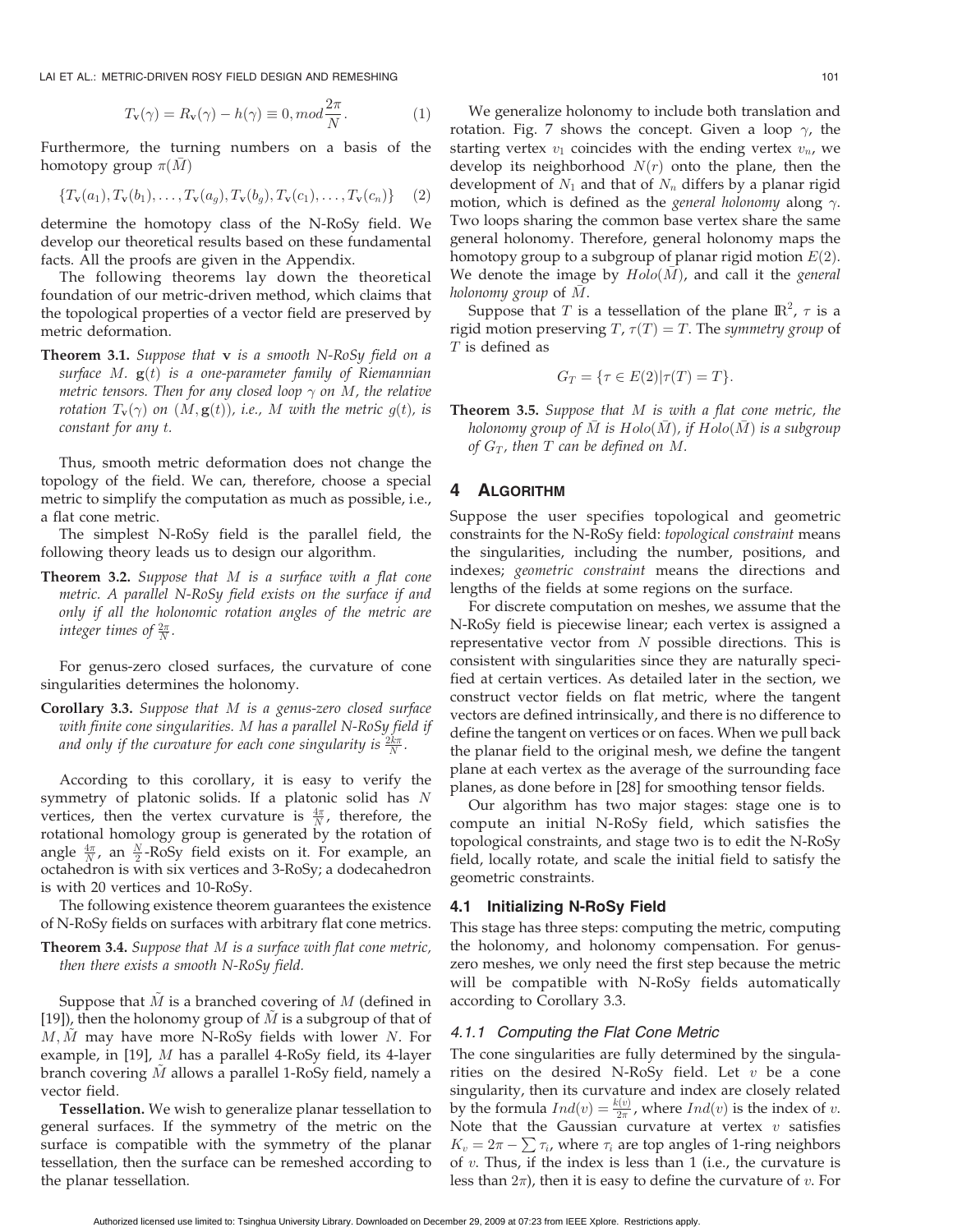Fig. 10. The Pensatore surface is a genus-zero closed mesh. A 3-RoSy field is shown in (a), where there are six cone singularities with the curvatures of  $\frac{2\pi}{3}$ . A 4-RoSy field is shown in (b), there are eight cone singularities with the curvatures of  $\frac{\pi}{2}$ .

vertex with an index greater than or equal to 1, it is more complicated to find the curvature, since the summation of the corner angles surrounding the vertex should be less than or equal to zero. We handle this situation in the following way. We punch a small hole at the cone singularity. Suppose that the boundary vertices of the small hole are  $\{v_1, v_2, \ldots, v_m\}$ . Then the index of the singularity and the total curvature of the boundary are related by

$$
Ind(v) = \frac{\sum_{i=1}^{m} k_i}{2\pi} + 1.
$$

Note that this is a problem all the algorithms will face; here, we give a simple solution to the problem. Given the desired curvature, we can compute a flat metric using one of the conventional methods (e.g., the discrete Ricci flow method in [4]). Fig. 8 illustrates a vector field constructed using this method on the Michelangelo's David head surface, which is a genus-zero closed surface, with one singularity of index  $+2$ .

According to Corollary 3.3, the flat cone metrics on a genus-zero closed mesh satisfy the compatible condition automatically. Fig. 10 shows one example, both 3-RoSy and 4-RoSy fields on a genus-zero surface are constructed by parallel transport on the flat cone metric directly.

# 4.1.2 Computing the Holonomy

For genus-zero closed meshes, if the cone singularity curvatures satisfy the compatibility condition 1, then the flat cone metric of the surface satisfies the same condition. For high genus meshes, the cone singularity curvatures cannot guarantee the holonomy compatibility. This can be found in Fig. 2c, where the metric on a genus-two surface has a single cone singularity with curvature  $-4\pi$ , but the vector field constructed by parallel transport is not smooth.

Thus, explicit computation (and compensation) of holonomy is required, as shown in the following example on a genus-three surface.

We compute a basis of the homotopy group  $\pi(\bar{M})$  using the method in [19]. The base loops are shown in Fig. 9. Then we compute the development of each base loop  $\gamma$  to obtain the holonomy  $h(\gamma)$ . Refer to Fig. 7 for an example of the development process. The holonomies of all the base loops form the generators of the holonomy group. For example, Fig. 9 shows a genus-three mesh with four cone singularities, which are labeled with different colors. The curvatures of the red, orange, and blue singularities are  $-\pi$ ,  $-3\pi$ , and  $-2\pi$ , respectively. The holonomic rotation angles for  $c_1$ ,  $c_2$ ,  $c_3$  are 0,  $\pi$ , and 0 (modulo  $2\pi$ ).

The holonomic rotation angles (with respect to a modulus of  $2\pi$ ) are as follows:

|                                                                          | a <sub>2</sub> |  |  |
|--------------------------------------------------------------------------|----------------|--|--|
| $1.5551\pi$ 0.9683 $\pi$ $1.3704\pi$ $1.5175\pi$ $1.5975\pi$ $1.0574\pi$ |                |  |  |

#### 4.1.3 Holonomy Compensation

There are two methods for holonomy compensation, rotation compensation and metric compensation. The first one is to adjust the absolute rotation of the direction field  $R_v(\gamma)$ ; the second one modifies the metric to change the holonomy  $h(\gamma)$  such that the relative rotation is equal to  $\frac{2k\pi}{N}$ along arbitrary loops.

Rotation compensation. This method is similar to the method of Ray et al. [2]. The rotation angle of the field is represented as a closed 1-form. The key difference is that their method further rotates an existing smooth field and changes the topology of the field; our method rotates a nonsmooth field and makes it smooth, it can also be applied to change the topology of a nonsmooth field.

The homotopy class of the N-RoSy field is determined by the relative rotations on the basis of homotopy group in (2). We first use a conventional method [18] to compute a set of harmonic 1-form bases  $\omega_k$  corresponding to the homotopy group generator  $\gamma_k$ . The mesh M is cut open along  $\gamma_k$  to obtain a new mesh  $M_k$  with two sides of  $\gamma_k$  denoted by  $\gamma_k^+$ and  $\gamma_k^-$ , respectively. The harmonic function  $g_k : M_k \to \mathbb{R}$ can be computed using

$$
\Delta g_k=0,
$$

with the boundary conditions  $g_k|_{\gamma^+_k}=1$  and  $g_k|_{\gamma^-_k}=0.$  We transfer the 1-form  $dg_k$  to  $M$  based on the edge correspondence and find a function  $h_k : M \to \mathbb{R}$  such that

$$
\Delta(dg_k + dh_k) = 0.
$$

Then,  $\omega_k = dg_k + dh_k$  is one of the basis. Rrefer to [18] for the detailed discussions.  $\omega = \sum w_k \omega_k$  is a linear combination of all the bases, where  $w_k$ s are the weights to determine. To compute a harmonic 1-form  $\omega$  on  $\overline{M}$  such that, for any homotopy group generator  $\gamma_k$ , the following condition holds: for N-RoSy field design,

$$
T_{\mathbf{v}}([\gamma_k]) - h([\gamma_k]) = \int_{\gamma_k} \omega = \int_{\gamma_k} \sum_k w_k \omega_k.
$$

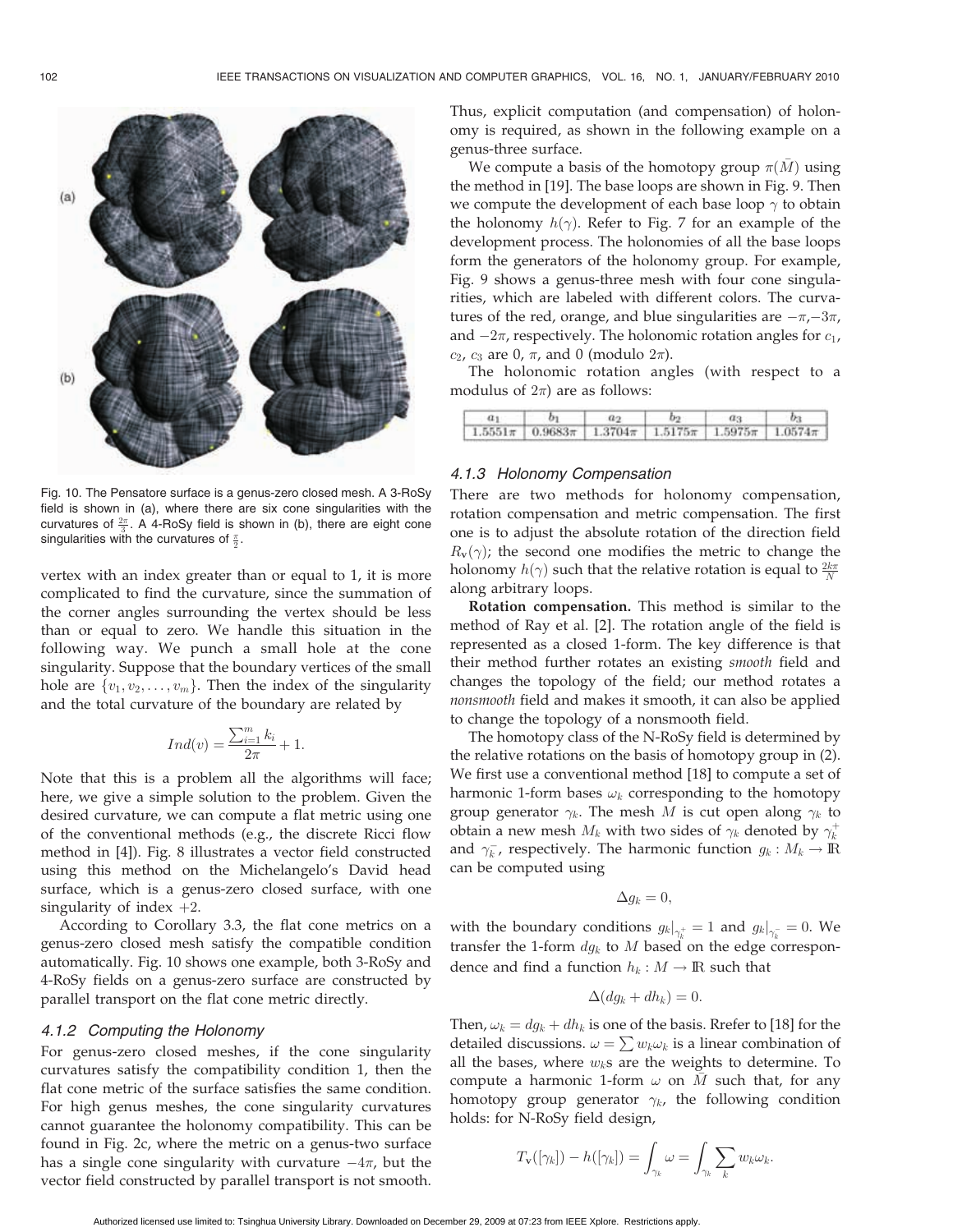Solving a small linear system with  $w<sub>k</sub>$ s as unknowns obtains the desired 1-form. Such a harmonic 1-form exists and is unique. Conceptually, the tangent field corresponding to the 1-form  $\omega$  is constructed in the following way. We select a tangent vector  $w_0$  at the base vertex. Suppose that  $v$  is another vertex, the shortest path on M from  $v_0$  to v is  $\gamma$ , then we parallel transport  $w_0$  to v along  $\gamma$  to obtain w, then we rotate w clockwise about the normal by an angle  $\theta = \int_{\gamma} \omega$ . By this way, we propagate the tangent vector  $w_0$  to cover the whole mesh.

In practice, we use an equivalent fast marching method to propagate the vector field as follows:

- 1. Select a tangent vector  $w_0$  at  $v_0$ , put  $v_0$  in a queue.
- 2. If the queue is empty, stop. Otherwise, pop the head vertex  $v_i$  of the queue. Go through all the neighbors of  $v_i$ . For each neighboring vertex  $v_i$ , which hasn't been accessed, parallel transport  $w_i$ from  $v_i$  to  $v_j$ , rotate it counterclockwise by angle  $\omega(v_i, v_j)$ . Enqueue  $v_j$ .
- 3. Repeat step 2 until all the vertices have been processed.

Fig. 2 illustrates a vector field on a genus-two amphora model with one singularity, computed using rotation compensation.

Metric compensation. For designing smooth N-RoSy fields, automatic rotation compensation is already enough. For the purpose of remeshing, metric compensation method will be required. In contrast to rotation compensation, this approach modifies the flat cone metric to achieve the desired general holonomy, which satisfies the compatibility condition in Theorem 3.5.

Conventional algorithms [3], [4], [33], [35] for flat cone metrics cannot produce metrics satisfying the holonomy constraint in (1). We observe that the flat cone metric on a polycube [37] satisfies the compatibility condition in (1) for 4-RoSy fields. The flat metric on a mesh with all faces being equilateral triangles is compatible with 6-RoSy fields.

The following algorithm computes the desired flat cone metric for genus-zero surfaces based on the polycube map method introduced in [38]:

- 1. First, the user specifies the singularities of the N-RoSy field for both positions and indexes such that the curvatures satisfy the holonomy condition in (1) and are positive. Furthermore, the user specifies the connectivity of a polyhedron  $P$  whose vertices are the cone singularities and faces are either quadrilaterals or triangles.
- 2. We use the discrete Ricci flow method [4] to compute a flat cone metric. If  $\{s_i, s_j\}$  is an edge in P, we compute the shortest path connecting  $s_i, s_j$ under the flat metric.  $P$  is decomposed to segments by the line segments.
- 3. Each segment is deformed to a rectangle or a equilateral triangle by discrete Ricci flow. For example, if we set the boundary curvature at the corners to be  $\frac{\pi}{2}$  and zero everywhere else for a segment, then the metric obtained from the Ricci flow makes the segment a rectangle.

4. We assemble the rectangles (equilateral triangles) to the polycube. By scaling the polycube along x-axis, y-axis, and z-axis, respectively, we make its holonomy compatible to the conditions in Theorem 3.5.

For more details for constructing polycubes (especially for high genus models), we refer readers to [38].

Fig. 1 illustrates several remeshing results based on the metric compensation. Figs. 1a and 1b show a 3-RoSy field and a 4-RoSy field on the Buddha model, respectively. In Fig. 1c, a flat cone metric deforms the mesh in the shape of an obelisk, which induces a mixed 4-RoSy and 3-RoSy field on the mesh. Fig. 1d shows a mixed quadrilateral and triangle tessellation based on the flat cone metric illustrated in Fig. 1c. As illustrated, we construct a 12-Rosy field on the Buddha model with nine singularities. The curvatures are 90 degrees for the bottom 4 singularities, 60 degrees for the middle 4 cones, and 120 degrees for the apex. On the pyramid of the obelisk, we show the 3-RoSy field; on the rest part of the obelisk, we show the 4-RoSy field. Fig. 1e shows a quad remeshing result corresponding to the field in Fig. 1b. Note that some cone singularities around the shoulder are negative, which can be handled by our method consistently. The Celtic knot in Fig. 1f is constructed based on the quad remeshing in Fig. 1e.

# 4.2 N-RoSy Field Editing

Suppose that users add some geometric constraints to the N-Rosy field, our method can incorporate them easily. We decompose the constraints as orientation constraints and length constraints. Suppose the user specifies the directions of the vectors at special point set  $\omega \subset M$ . For each vertex q on *M*, assume that the angle between the current angle  $w(q)$ and the edited direction given the constraints is  $\psi(q)$ . Let  $p \in \omega$  with user-specified guiding vector, the angle between  $\mathbf{w}(p)$  and the desired direction is  $\psi(p)$ . For the N-RoSy field with  $N > 1$ , any direction from the multivalued directions is valid. We normally choose the one closest to  $w(p)$  to reduce introduced rotations. Then we compute a harmonic function using the method described in [25]  $\psi : M \to \mathbb{R}$ with the boundary condition on  $\Omega$ . This leads to the wellknown Laplacian equation with the Dirichlet boundary conditions. For each point  $q \in M$ , the following holds

$$
\Delta \psi(q) = \sum_{\langle q, r \rangle \in M} w_{qr}(\psi(r) - \psi(q)) = 0,
$$

where  $\Delta$  is the discrete Laplacian-Beltrami operator and  $w_{qr}$ is the cotangent weights [39]. For each hard constraint at vertex p, we simply replace  $\Delta \psi(p) = 0$  with the constraint  $\psi(p) = \psi(p)$ . For a soft constraint at p that only needs to satisfy in the least-squares sense, we add  $\lambda \psi p = \lambda \bar{\psi}(p)$  to the linear system to form an overdetermined system, where  $\lambda$  is the relative importance of given constraint. We may compute the least-squares solution to this linear system, which amounts to minimizing a combination functional of the Dirichlet energy and given constraints.

After solving the linear system, at each point  $q \in M$ , we rotate  $\mathbf{w}(q)$  by an angle  $\psi(q)$ . The length constraint can be satisfied using the similar harmonic function method. It is clear that harmonic interpolation of directions won't generate any new singularities. Given the user-defined length constraints (by default, lengths are positive), the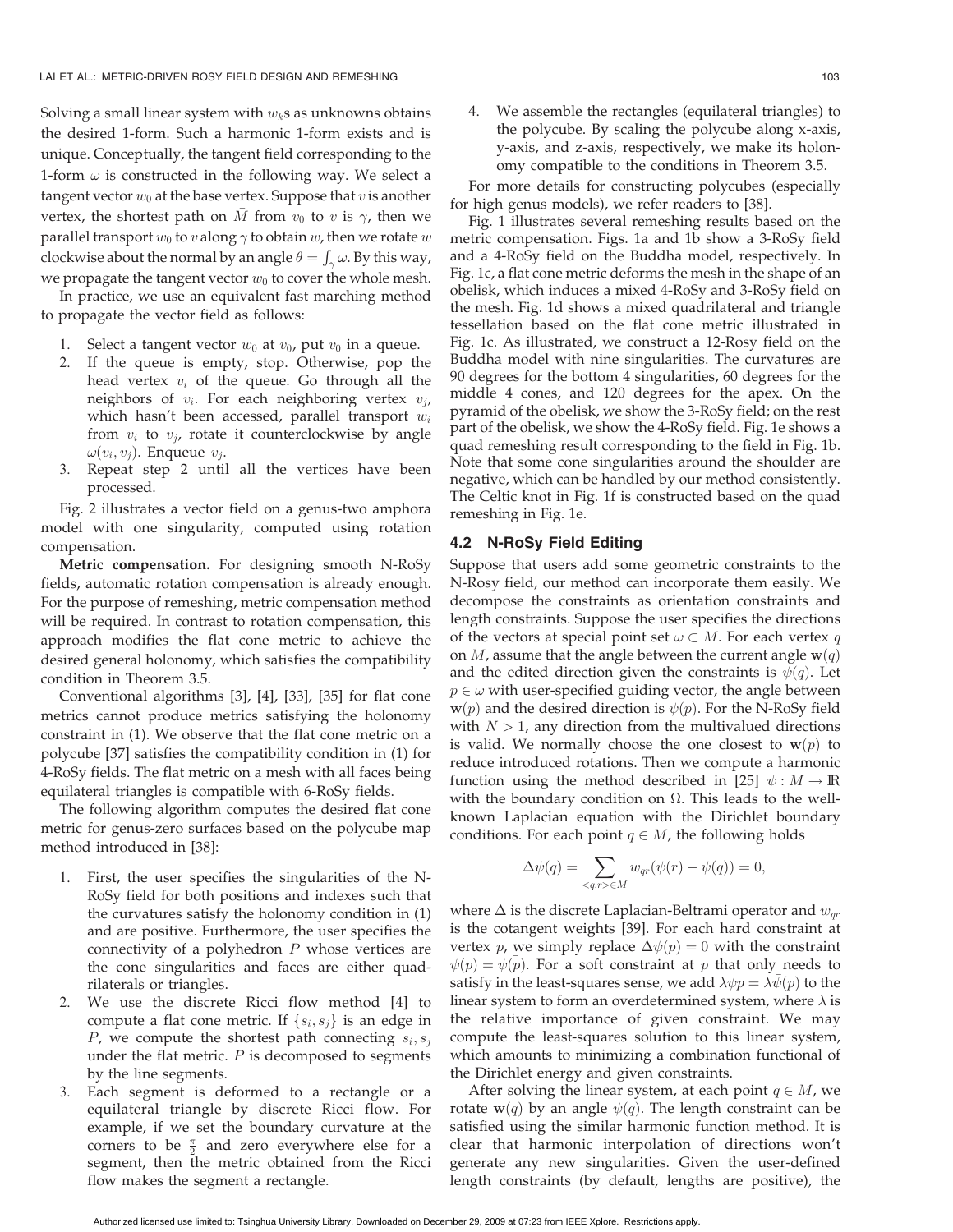

TABLE 1 Running Times for Different Steps of Our Algorithm

| Model           | F     | g | $\boldsymbol{s}$ | Metric(s) | $Comp_3(s)$ | Edit(s) |
|-----------------|-------|---|------------------|-----------|-------------|---------|
| kitten          | 19350 |   | 0                | 1.198     | 0.078       | 0.410   |
| amphora         | 20078 | 2 |                  | 2.164     | 0.266       | 0.452   |
| venus           | 20308 | o | 5                | 1.843     | 0.087       | 0.453   |
| bimba           | 22412 | 0 | 6                | 1.426     | 0.098       | 0.522   |
| 3holes          | 3514  | з | А                | 0.320     | 0.157       |         |
| Pensatore(3-RS) | 21304 | 0 | 6                | 1.436     | 0.079       |         |
| Pensatore(4-RS) | 21304 | o | 8                | 1.431     | 0.083       |         |
| Buddha(3-RS)    | 20828 | 0 | 6                | 1.480     | 0.078       |         |

F-Number of faces, g-genus, s-number of singularities.

Fig. 11. Vector field editing.

harmonic length interpolation will generate a field without any additional singularities, due to the maximum principle of harmonic function. Compared with the method of Fisher et al. [15], we both lead to a least-squares problem, which can efficiently be solved. While the fundamental difference is that our method smoothly alters an initially smooth N-RoSy field, thus, it is guaranteed that no extra singularities will be introduced; on the contrary, extra singularities may emerge in their method.

Fig. 11 demonstrates a vector field editing process on the kitten surface. The red arrows are specified directions and the vector field is modified to follow these directions. The computation of N-RoSy field editing just takes a fraction of second on commodity PCs (cf., Table 1), and thus, can be performed interactively.

# 4.3 Handling Open Meshes

Our method can easily handle meshes with open boundaries. If the N-RoSy field can be arbitrary at the boundary, we simply need to compute a flat cone metric of the mesh and the further processing is the same. To compute the flat cone metric with Ricci flow, the Gaussian curvature for each boundary vertex should be prescribed, just as the cone singularities. The Gaussian curvature at a boundary vertex *v* is determined by  $K_v = \pi - \sum \tau_i$ , where  $\tau_i$  are top angles of 1-ring neighbors of  $v$ . For our purpose, the curvatures at boundaries and cone singularities may be chosen rather arbitrarily, as long as the total Gaussian curvature satisfies Gauss-Bonnet theorem. If the N-RoSy field is desired to be along the boundaries, we may use the concept of double covering to easily solve this [40]. We first make a duplication of the input mesh, but with the orientation of all the faces inverted, and then glue the duplicated version together with the input open mesh to form a symmetric closed mesh. For the newly created mesh, it can be processed in the usual way, but keeping in mind that each singularity appears twice on both submeshes simultaneously. We use the derived N-RoSy field on the original half of the mesh as the output. Due to the symmetry, we may verify that the N-RoSy field should be parallel to the boundaries. If, on the other hand, the N-RoSy field is desired to be orthogonal to the boundaries, we may rotate the field by 90 degrees using Hodge star operator.

In this section, practical algorithms for N-RoSy field design and remeshing are discussed. To eliminate jumps around handles or singularities, either rotation compensa-

tion or metric compensation can be used. Neither of these methods will generate any additional singularities. Rotation compensation locally rotates the vector field according to a smooth harmonic function. It's clear that this process will not generate excessive singularities (vectors with vanishing length). For metric compensation, the constructed polycubes just contain the specified singularities. Therefore, our method is completely free of unwanted additional singularities. For constructing smooth N-RoSy fields, rotation compensation is generally enough. In this case, the only user inputs are the positions and indexes of the singularities, all the other steps are completely automatic. Furthermore, the inputs of singularities can be obtained from other fields directly, such as the principal direction fields, etc. Therefore, the system can be fully automatic. If user interaction is desired, the system allows users to give more inputs to edit the field. Metric compensation approach requires slightly more information, but it not only compensates for the rotational component of holonomy but also the generalized holonomy that satisfies the compatibility condition in Theorem 3.5 and admits regular remeshing.

# 5 EXPERIMENTAL RESULTS

We implemented our algorithm in  $C++$  on an Intel Core2Duo 2 GHz Laptop with 2 GB memory. We report the timings for the major steps in Table 1, which include the computations for the flat metric, rotational compensation, and user editing. The flat metric computation accounts for most of the time. Although the Ricci flow method is nonlinear, using the Newton solver described in [4], the performance can be greatly improved. For moderately sized models, sufficiently fast feedback can be given, allowing interactive changing of singularities. The rotation compensation and feedback to editing are linear and can be performed at an interactive rate. Also, if no user editing is involved, the whole pipeline is fully automatic, after singularities are specified, or derived from some field (e.g., principal tensor fields).

# 5.1 Remeshing

In the holonomy compensation step of stage one (Section 4.1.3), we use the metric compensation method to adjust the metric to satisfy the tessellation compatibility condition in Theorem 3.5. Then we develop the mesh to the plane and tessellate the development. This induces a desired tessellation.

Fig. 1 demonstrates the results of N-RoSy field on the Buddha model. Figs. 1a and 1b show a 3-RoSy field and a 4-RoSy field on the Buddha model, respectively. In Fig. 1c, a flat cone metric deforms the mesh in the shape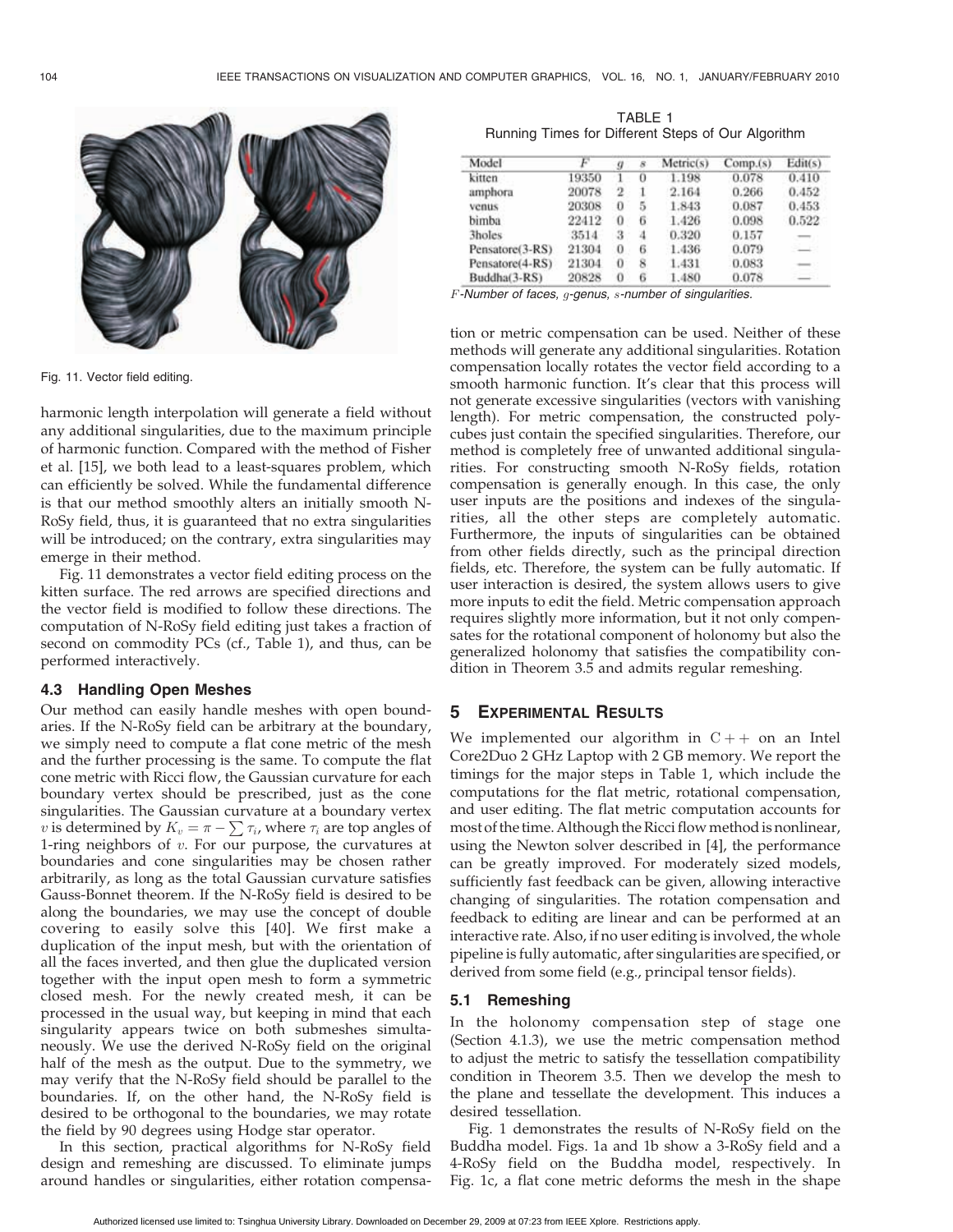

Fig. 12. A planar Celtic knot.

of an obelisk, which induces a mixed 4-RoSy and 3-RoSy field on the mesh. Fig. 1d shows a mixed quadrilateral and triangle tessellation based on the flat cone metric. The Celtic knot in the last frame is constructed based on the quad remeshing in Fig. 1e.

#### 5.2 Celtic Knot on Surface

Celtic knot refers to a variety of endless knots, which, in most cases, contain delicate symmetries and entangled structures. Fig. 12 shows a simple Celtic knot. To the best of our knowledge, Kaplan and Cohen [26] were the first to present a technique for computer-generated Celtic design. Most of their results focused on planar Celtic knot design, whereas our work emphasizes Celtic knots woven over surfaces with highly global symmetry. Celtic knot produced by our method is based on regular remeshing. They are geometric textures represented as surfaces with tens of thousands of faces.

The local symmetry and the quality of remeshing of the surfaces play crucial roles for the knotwork on surfaces. Based on our remeshed results, those uniform quads and triangles provide a perfect canvas for Celtic knot design. Similar to the method in [26], we set control points directly on surfaces, connecting them using polynomials based on the knot designing rules. Compared with traditional geometric texture synthesis approaches, we do not need shell mapping from planar domains to surfaces. Figs. 1, 13, and 16 show our Celtic knot synthesis results on several surfaces. The knotwork has complicated structures and rich symmetries. In the last example, Celtic knots are woven with colored threads only over Bimba's body due to the aesthetic concern, mimicking the dressed sweater.

#### 5.3 Pen-and-Ink Sketching of Surfaces

Pen-and-ink sketching of surfaces is a nonphotorealistic style of shape visualization. In this work, we follow



Fig. 13. Two woven Celtic knot designs on the Moai surface, which have different global symmetries.



Fig. 14. Pen-and-ink sketching of venus model.

Hertzmann and Zorin [16] by treating hatch directions as a 4-RoSy field.

Our method neither requires the user to input an initial field, nor generates excess singularities except those specified by the user. It enables the user to fully control the number, positions, and the indexes of singularities, and edit the field interactively. These merits make our system rather desirable for NPR applications.

For example, we perform the pen-and-ink sketching on the Venus model in Fig. 14 and Bimba model in Fig. 15. The left columns show the 4-RoSy fields with user-specified singularities, six for Bimba and five for Venus. Comparing with the algorithm in [1], our method reduces the number of singularities by one order of magnitude and locates them at the natural positions. This greatly reduces the visual artifacts and simplifies the designing process. The editing process improves the hatching quality on the Bimba model shown in Fig. 15.



Fig. 15. Pen-and-ink sketching of Bimba before (a) and after editing (b). The hatch directions follow the natural directions better (e.g., neck, arm).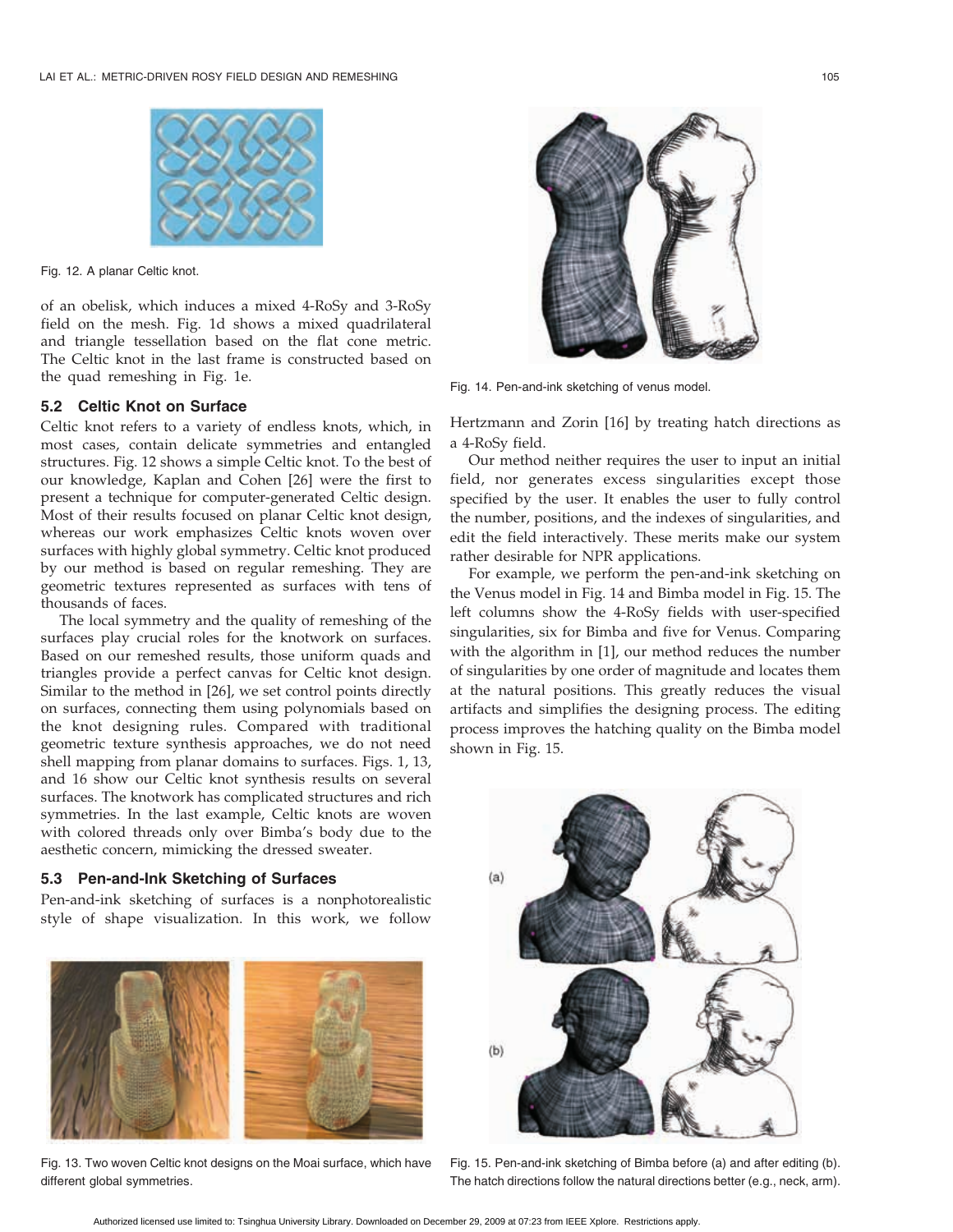

Fig. 16. Celtic knot designed surfaces.

## 6 CONCLUSIONS

This work introduces rigorous and practical algorithms for automatic N-RoSy field design on arbitrary surfaces with prescribed topologies. The user has full control of the number, positions, and indexes of the singularities (as long as necessary global constraints are satisfied), as well as the turning numbers of the loops.

We have also proved the compatibility condition between the metric and N-RoSy fields (and regular tessellation). Based on the theoretical findings, we turn the problem of N-RoSy field design to a metric design problem with constrained holonomy. By changing the metric of the surface, we enforce the global symmetry of the surface to be compatible with the local symmetry of the N-RoSy field. By using the flat cone metric, we greatly reduce the complexity of the design process. We also generalize the method for tessellation and mixed N-RoSy field design.

We applied our algorithm for NPR rendering, remeshing, and geometric texture synthesis. We develop a global approach to design Celtic knot on surfaces.

Some limitations still exist in our approach. The major limitation is that our method is based on Ricci flow to compute flat cone metrics with specified singularities. This method is nonlinear, and compared with linear methods (e.g., based on 1-forms), this method is relatively slower. Using Newton solver speeds up the computation, but is still slower than linear methods. For applications that require larger model or faster feedback, we may explore parallel multigrid solvers to further improve the performance.

Metric design is a very general approach and we believe that it has potential of being applied for many other graphics tasks, such as parameterizations, mesh editing, and efficient rendering, etc. Our work demonstrates the effectiveness of using flat cone metrics to produce highquality N-RoSy fields. We also conjecture that N-RoSy fields can be utilized to produce a special flat cone metric. In the future, we will explore further in these directions.

# **APPENDIX**

Theorem 3.1. Suppose that v is a smooth N-RoSy field on a surface M with an initial metric  $\mathbf{g}(0)$ .  $\mathbf{g}(t)$  is a one-parameter family of Riemannian metric tensors. Then, for any closed loop  $\gamma$  on M, the relative rotation  $T_{\mathbf{v}}(\gamma)$  on  $(M, \mathbf{g}(t))$  is a constant for any t.

- Proof. The Levi-Civita connections are continuously determined by  $g(t)$ , therefore, the parallel transport is continuously determined by  $g(t)$ . The absolute rotation of v along  $\gamma$ ,  $R_{\mathbf{v}}(\gamma)$  is a continuous function of t and so is the holonomic rotation of  $\gamma$ ,  $h(\gamma)$ . We have that the relative rotation  $T_{\mathbf{v}}(\gamma)$  is a continuous function. Because v is smooth on  $(M,{\bf g}(0))$ , therefore,  $\frac{N}{2\pi}T_{\bf v}(\gamma)|_{t=0}$  is an integer. Because it is also continuous, therefore, it must be a constant for all  $t$ . Since  $\gamma$  is chosen arbitrarily, the homotopy type of v, the indexes of the singularities are preserved during the continuous metric deformation  $g(t)$ .
- **Theorem 3.2.** Suppose that  $M$  is a surface with a flat cone metric. A parallel N-RoSy field exists on the surface if and only if all the holonomic rotation angles of the metric are integer times of  $\frac{2\pi}{N}$ .
- **Proof.** If the holonomic rotations of the flat cone metric are  $\frac{2k\pi}{N}$ , then parallel transporting an N-RoSy at the base point results in a field **v**,  $R_{\mathbf{v}}(\gamma) = 0$  for any loop  $\gamma$ . Consequently the compatibility is satisfied and the field is smooth. Reversely, if there exists a smooth parallel N-RoSy field v, then  $R_{\mathbf{v}}(\gamma)$  is zero for any loop  $\gamma$ . Therefore,  $h(\gamma)$  must be integer times of  $\frac{2\pi}{N}$  $\frac{2\pi}{N}$ .
- Corollary 3.3. Suppose that M is a genus-zero closed surface with a finite number of cone singularities. M has a parallel N-RoSy field if and only if the curvature for each cone singularity is  $\frac{2k\pi}{N}$ .
- **Proof.** Let  $\gamma$  be a loop, which is the boundary of a region  $\Omega$  on the surface. Suppose that there are m cone singularities  $\{s_1, s_2, \ldots, s_m\}$  inside  $\Omega$ . According to Gauss-Bonnet theorem, the holonomic rotation angle of  $\gamma$  equals the total curvature of  $\Omega$ ,  $h(\gamma) = \sum_{i=1}^{m} k_i$ , where  $k_i$  is the curvature of  $s_i$ . Let  $\gamma_i$  be a loop surrounding  $s_i$  without enclosing any other singularities, then  $\{\gamma_i, i = 1, 2, \ldots, m-1\}$  is a set of generators of  $\pi(\bar{M})$ . M has a smooth parallel N-RoSy field if and only if all  $h(\gamma_i)$ s are  $\frac{2k\pi}{N}$  $\frac{k\pi}{N}$ .
- **Theorem 3.4.** Suppose that  $M$  is a surface with flat cone metric, then there exists a smooth N-RoSy field.
- **Proof.** There exists a unique harmonic 1-form  $\omega$  such that  $\int_{\gamma} \omega = h(\gamma)$  for any loop  $\gamma$  on  $\overline{M}$ . We parallel transport an N-RoSy from the base point and rotate it during the transportation by an angle  $\int_{\gamma} \omega$ , where  $\gamma$  is any path from the base to the current point. The resulting field is smooth.  $\Box$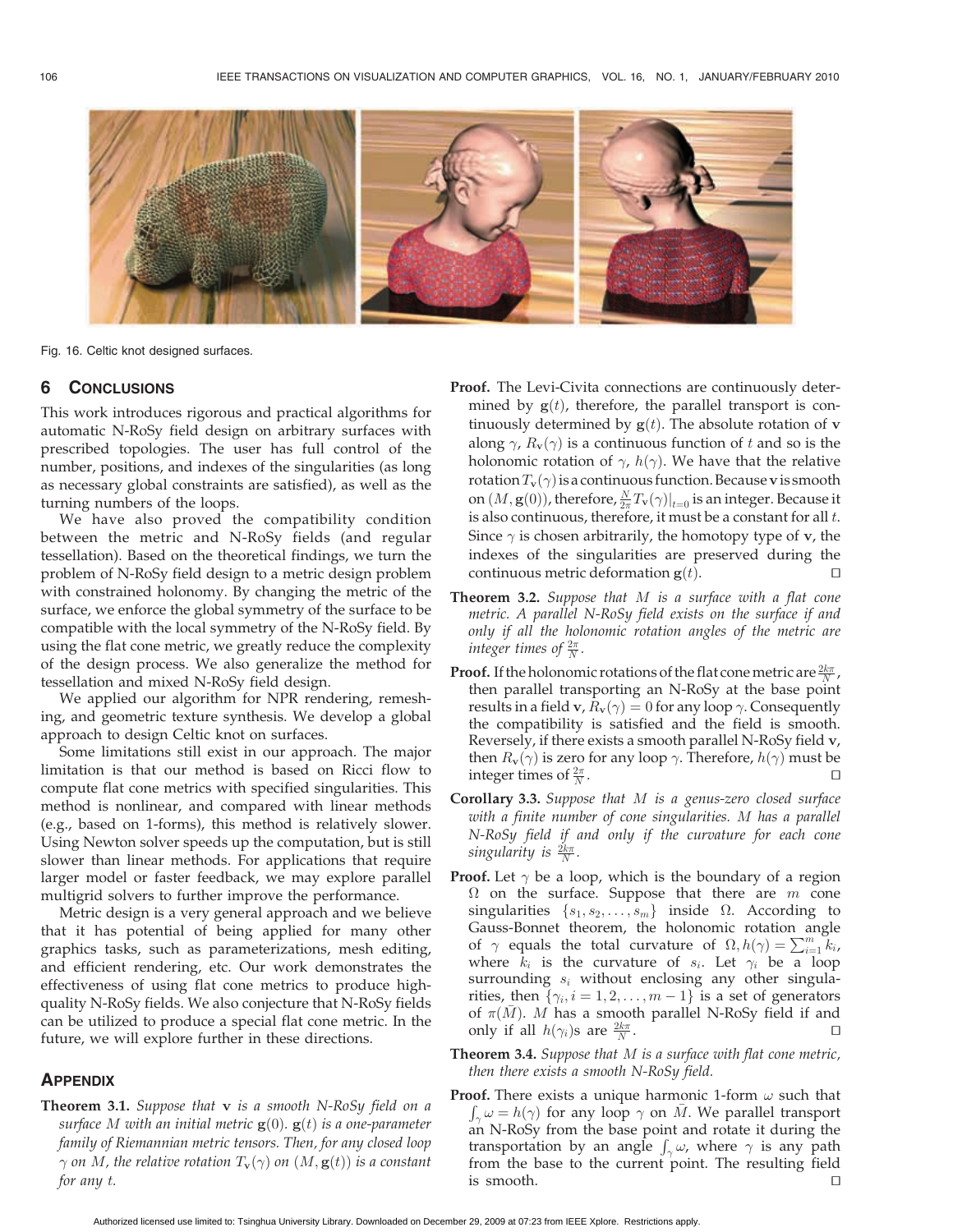- **Theorem 3.5.** Suppose that  $M$  is with a flat cone metric, the holonomy group of M is  $H(M)$ , if  $H(M)$  is a subgroup of  $G_T$ , then  $T$  can be defined on  $M$ .
- **Proof.** Let  $\tilde{M}$  be the universal covering space of  $\overline{M}$ . We equip  $\tilde{M}$  with the flat cone metric and immerse  $\tilde{M}$  onto the plane  $\mathbb{R}^2$ . Then the deck transformation group is a subgroup of the holonomy group  $H(\overline{M})$ . If T is a tessellation on  $\mathbb{R}^2$ , it is invariant under the action of G.  $H(M)$  is a subgroup of G, so is the deck transformation group. Therefore,  $T$  is invariant under all the deck transformations of  $\overline{M}$  and so  $T$  can be defined on  $\overline{M}$ .  $\Box$

For a mesh with a flat cone metric, homotopic loops have the same holonomy. It can be further proved that homologic loops have the same holonomy. But only homotopy loops have the same generalized holonomy. For the sake of simplicity, we don't introduce the concept of homology.

### ACKNOWLEDGMENTS

The models in this paper are courtesy of AIM@SHAPE Repository. This work was supported by the National Basic Research Project of China (Project Number 2006CB303102), the Natural Science Foundation of China (Project Numbers 60673004, 60628202). The project was also partially supported by the US National Science Foundation (NSF) grants CCF-0841514, NSF CCF-0830550. Eugene Zhang and Jonathan Palacios were partially supported by NSF CCF-0546881 and CCF-0830808. Ying He was supported by the Singapore National Research Foundation Interactive Digital Media R&D Program, under research grant NRF2008IDM-IDM004-006.

### **REFERENCES**

- [1] J. Palacios and E. Zhang, "Rotational Symmetry Field Design on Surfaces," ACM Trans. Graphics, vol. 26, no. 3, p. 55, 2007.
- [2] N. Ray, B. Vallet, W.-C. Li, and B. Levy, "N-Symmetry Direction Field Design," ACM Trans. Graphics, vol. 27, no. 2, pp. 10:1-10:13, 2008.
- [3] L. Kharevych, B. Springborn, and P. Schröder, "Discrete Conformal Mappings via Circle Patterns," ACM Trans. Graphics, vol. 25, no. 2, pp. 412-438, 2006.
- M. Jin, J. Kim, F. Luo, and X. Gu, "Discrete Surface Ricci Flow: Theories and Applications," Math. of Surfaces XII, pp. 209-232, Springer, 2007.
- [5] E. Praun, A. Finkelstein, and H. Hoppe, "Lapped Textures," Proc. ACM SIGGRAPH, pp. 465-470, Aug. 2000.
- [6] G. Turk, "Texture Synthesis on Surfaces," Proc. ACM SIGGRAPH, pp. 347-354, 2001.
- [7] L.Y. Wei and M. Levoy, "Texture Synthesis over Arbitrary Manifold Surfaces," Proc. ACM SIGGRAPH, pp. 355-360, 2001.
- [8] J. Stam, "Flows on Surfaces of Arbitrary Topology," Proc. ACM SIGGRAPH, vol. 22, no. 3, pp. 724-731, July 2003.
- [9] J.J. van Wijk, "Image Based Flow Visualization," Proc. ACM SIGGRAPH, vol. 21, no. 3, pp. 745-754, July 2002.
- [10] J.J. van Wijk, "Image Based Flow Visualization for Curved Surfaces," Proc. IEEE Visualization Conf., pp. 123-130, Oct. 2003.
- [11] H. Theisel, "Designing 2d Vector Fields of Arbitrary Topology," Proc. Eurographics Conf., vol. 21, pp. 595-604, 2002.
- [12] E. Zhang, K. Mischaikow, and G. Turk, "Vector Field Design on Surfaces," ACM Trans. Graphics, vol. 25, no. 4, pp. 1294-1326, 2006.
- G. Chen, K. Mischaikow, R.S. Laramee, P. Pilarczyk, and E. Zhang, "Vector Field Editing and Periodic Orbit Extraction Using Morse Decomposition," IEEE Trans. Visualization and Computer Graphics, vol. 13, no. 4, pp. 769-785, July/Aug. 2007.
- [14] E. Zhang, J. Hays, and G. Turk, "Interactive Tensor Field Design and Visualization on Surfaces," IEEE Trans. Visualization and Computer Graphics, vol. 13, no. 1, pp. 94-107, Jan./Feb. 2007.
- [15] M. Fisher, P. Schröder, M. Desbrun, and H. Hoppe, "Design of Tangent Vector Fields," ACM Trans. Graphics, vol. 26, no. 3, p. 56, 2007.
- [16] A. Hertzmann and D. Zorin, "Illustrating Smooth Surfaces," Proc. ACM SIGGRAPH, pp. 517-526, Aug. 2000.
- [17] N. Ray, W.C. Li, B. Lévy, A. Sheffer, and P. Alliez, "Periodic Global Parameterization," ACM Trans. Graphics, vol. 25, no. 4, pp. 1460-1485, 2006.
- [18] Y. Tong, P. Alliez, D. Cohen-Steiner, and M. Desbrun, "Designing Quadrangulations with Discrete Harmonic Forms," Proc. Symp. Geometry Processing, pp. 201-210, 2006.
- [19] F. Kälberer, M. Nieser, and K. Polthier, "Quadcover-Surface Parameterization Using Branched Coverings," Computer Graphics Forum, vol. 26, no. 10, pp. 375-384, Sept. 2007.
- [20] A. Girshick, V. Interrante, S. Haker, and T. Lemoine, "Line Direction Matters: An Argument for the Use of Principal Directions in 3D Line Drawings," Proc. Int'l Symp. Non-Photorealistic Animation and Rendering (NPAR), pp. 43-52, 2000.
- [21] M. Meyer, M. Desbrun, P. Schröder, and A.H. Barr, "Discrete Differential-Geometry Operators for Triangulated 2-Manifolds," Proc. Workshop Visualization and Math. (VisMath), 2002.
- [22] D. Cohen-Steiner and J. Morvan, "Restricted Delaunay Triangulations and Normal Cycle," Proc. ACM SIGGRAPH Symp. Computational Geometry, pp. 312-321, 2003.
- [23] S. Rusinkiewicz, "Estimating Curvatures and Their Derivatives on Triangle Meshes," Proc. Int'l Symp. 3D Data Processing, Visualization, and Transmission (3DPVT), pp. 486-493, 2004.
- [24] S. Zelinka and M. Garland, "Jump Map-Based Interactive Texture Synthesis," ACM Trans. Graphics, vol. 23, no. 4, pp. 930-962, 2004.
- [25] X. Ni, M. Garland, and J.C. Hart, "Fair Morse Functions for Extracting the Topological Structure of a Surface Mesh," ACM Trans. Graphics, vol. 23, no. 3, pp. 613-622, 2004.
- [26] M. Kaplan and E. Cohen, "Computer Generated Celtic Design," Proc. 14th Eurographics Workshop Rendering Techniques, pp. 2-19, 2003.
- [27] K. Zhou, X. Huang, X. Wang, Y. Tong, M. Desbrun, B. Guo, and H.-Y. Shum, "Mesh Quilting for Geometric Texture Synthesis," ACM Trans. Graphics, vol. 25, no. 3, pp. 690-697, 2006.
- [28] P. Alliez, D. Cohen-Steiner, O. Devillers, B. Lévy, and M. Desbrun, "Anisotropic Polygonal Remeshing," ACM Trans. Graphics, vol. 22, no. 3, pp. 485-493, July 2003.
- [29] M. Marinov and L. Kobbelt, "Direct Anisotropic Quad-Dominant Remeshing," Proc. 12th Pacific Conf. Computer Graphics and Applications, pp. 207-216, 2004.
- [30] S. Dong, S. Kircher, and M. Garland, "Harmonic Functions for Quadrilateral Remeshing of Arbitrary Manifolds," Computer Aided Geometric Design (CAGD), no. 5, pp. 392-423, 2005.
- [31] S. Dong, P.-T. Bremer, M. Garland, V. Pascucci, and J.C. Hart, "Spectral Surface Quadrangulation," ACM Trans. Graphics, vol. 25, no. 3, pp. 1057-1066, 2006.
- [32] R.S. Hamilton, "Three-Manifolds with Positive Ricci Curvature," J. Differential Geometry, vol. 17, pp. 255-306, 1982.
- [33] M. Ben-Chen, C. Gotsman, and G. Bunin, "Conformal Flattening by Curvature Prescription and Metric Scaling," Computer Graphics Forum, vol. 27, no. 2, pp. 449-458, 2008.
- [34] F. Luo, "Combinatorial Yamabe Flow on Surfaces," Comm. Contemporary Math., vol. 6, pp. 765-780, 2004.
- [35] B. Springborn, P. Schröder, and U. Pinkall, "Conformal Equivalence of Triangle Meshes," ACM Trans. Graphics, vol. 27, no. 3, p. 77, 2008.
- [36] K. Polthier and M. Schmies, "Straightest Geodesics on Polyhedral Surfaces," Proc. Math. Visualization Conf., pp. 391-398, 1998.
- [37] M. Tarini, K. Hormann, P. Cignoni, and C. Montani, "Polycube-Maps," ACM Trans. Graphics, vol. 23, no. 3, pp. 853-860, 2004.
- [38] H. Wang, Y. He, X. Li, X. Gu, and H. Qin, "Polycube Splines," Proc. ACM SIGGRAPH Symp. Solid and Physical Modeling, pp. 241-251, 2007.
- [39] U. Pinkall and K. Polthier, "Computing Discrete Minimal Surfaces and Their Conjugates," Experimental Math., vol. 2, pp. 15-36, 1993.
- [40] X.D. Gu and S.-T. Yau, "Global Conformal Surface Parameterization," Proc. Symp. Geometry Processing, pp. 127-137, 2003.